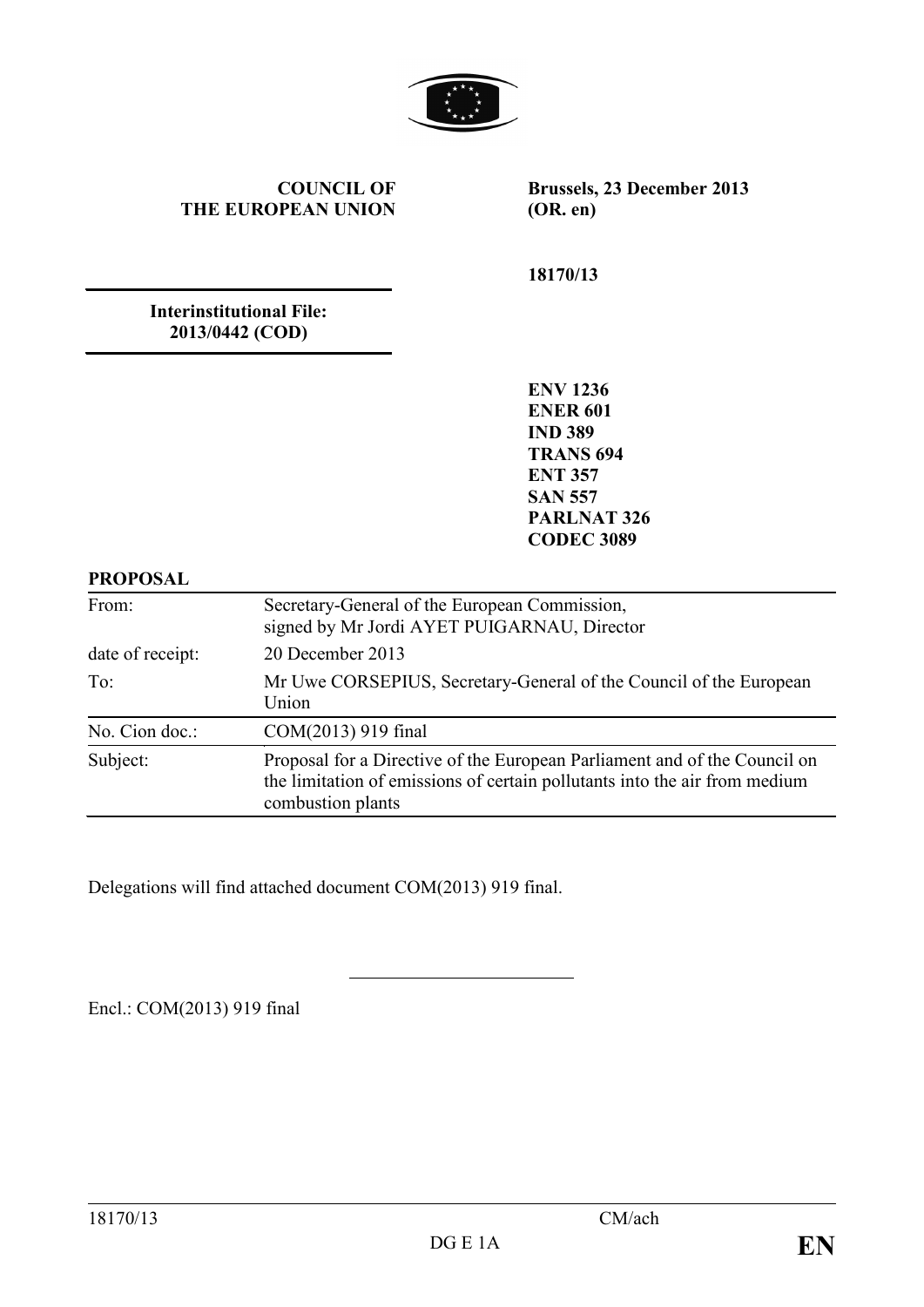

EUROPEAN **COMMISSION** 

> Brussels, 18.12.2013 COM(2013) 919 final

2013/0442 (COD)

Proposal for a

# **DIRECTIVE OF THE EUROPEAN PARLIAMENT AND OF THE COUNCIL**

**on the limitation of emissions of certain pollutants into the air from medium combustion plants**

(Text with EEA relevance)

{SWD(2013) 531 final} {SWD(2013) 532 final} {SWD(2013) 536 final}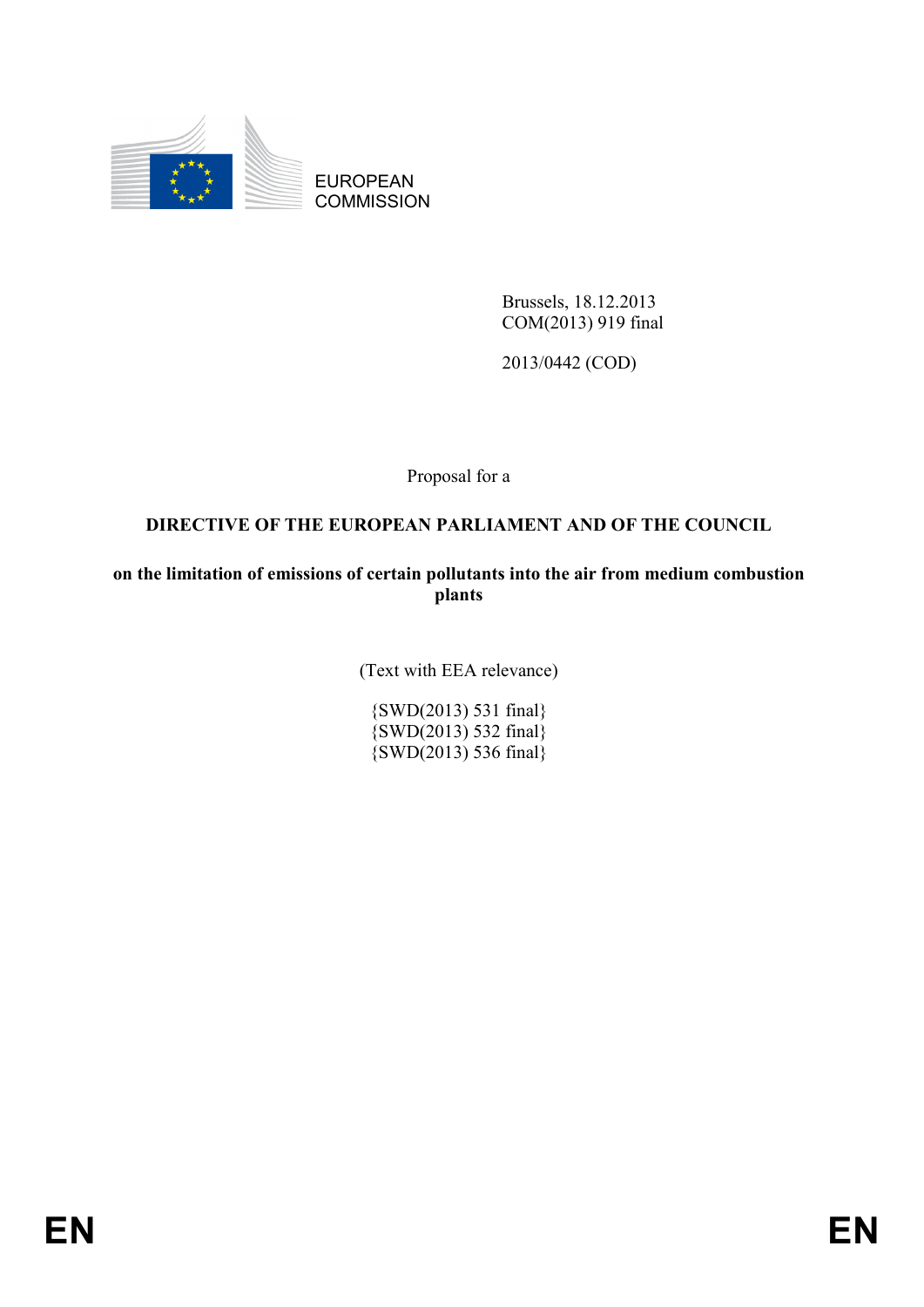#### **EXPLANATORY MEMORANDUM**

#### **1. CONTEXT OF THE PROPOSAL**

#### **General context – Grounds for and objectives of the proposal**

The Decision of the European Parliament and of the Council on a General Union Environment Action Programme to 2020 "Living well, within the limits of our planet" has been an important driver in the process of reviewing the EU Air quality Policy, in particular where it identified the need for measures to tackle air pollution at source.

The Communication from the Commission to the Council and the European Parliament "A Clean Air Programme for Europe" [2](#page-2-1) calls for action to control emissions of air polluting substances from combustion plants with a rated thermal input between 1 and 50 MW (hereafter medium combustion plants), thereby completing the regulatory framework for the combustion sector also with a view of increasing the synergies between air pollution and climate change policies.

Medium combustion plants are used for a wide variety of applications (including electricity generation, domestic/residential heating and cooling and providing heat/steam for industrial processes, etc.) and are an important source of emissions of sulphur dioxide, nitrogen oxides and particulate matter. The approximate number of medium combustion plants in the EU is 142,986.

The combustion of fuel in new small combustion plants and appliances can be covered by provisions implementing Directive 2009/125/EC of the European Parliament and of the Council of 21 October 2009 establishing a framework for the setting of ecodesign requirements for energy-related products<sup>[3](#page-2-2)</sup>. Combustion of fuel in large combustion plants is controlled by Directive 2010/75/EU of the European Parliament and of the Council of 24 November 2010 on industrial emissions (integrated pollution prevention and control)<sup>[4](#page-2-3)</sup> from 7 January 2013, with Directive 2001/80/EC of the European Parliament and of the Council of 23 October 2001 on the limitation of emissions of certain pollutants into the air from large combustion plants<sup>[5](#page-2-4)</sup> continuing to apply to existing large combustion plants until 31 December 2015.

Emissions of air pollutants from medium combustion plants are generally not regulated at EU level, and it is therefore appropriate to complement the existing legislation relating to combustion plants with provisions for this category.

#### **Consistency with other policies and objectives of the Union**

The present proposal is part of the new framework of action in the field of air quality in the EU, as set out in the revised EU Thematic Strategy on Air Pollution, and is consistent with

<span id="page-2-1"></span><span id="page-2-0"></span><sup>&</sup>lt;sup>1</sup> COM(2012) 710 final [after adoption: OJ L , , p. .]<br>
<sup>2</sup> COM(2013) xxx final<br>
<sup>3</sup> OJ L 285, 31.10.2009, p.10<br>
<sup>4</sup> OJ L 334, 17.12.2010, p.17<br> **5** OJ L 309, 27.11.2001, p. 1

<span id="page-2-2"></span>

<span id="page-2-3"></span>

<span id="page-2-4"></span>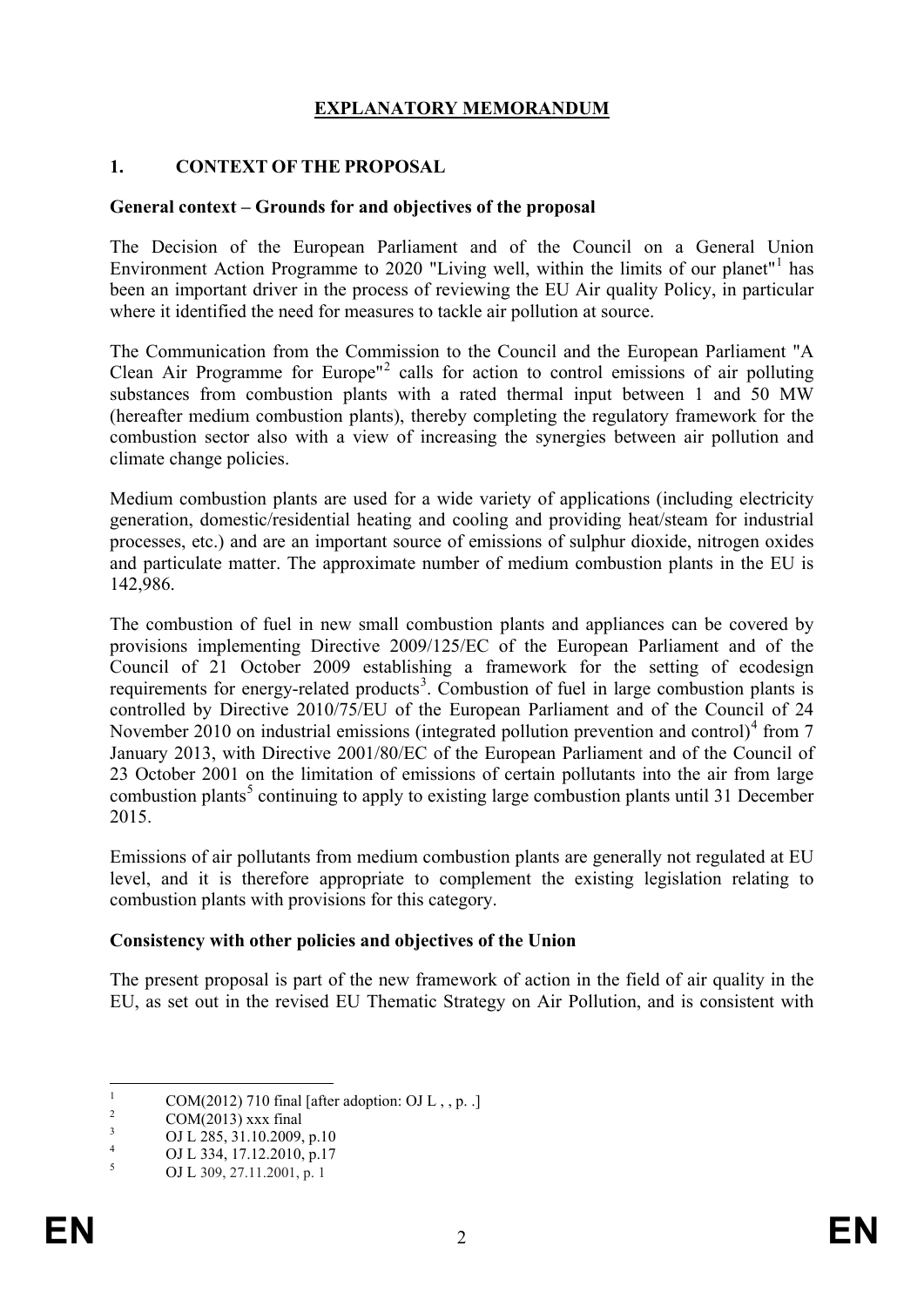and reinforces the Europe 2020 objectives on smart, inclusive and sustainable growth<sup>[6](#page-3-0)</sup>. Care is taken to safeguard the interests of SMEs along the "think small first" principle.

### **2. RESULTS OF CONSULTATIONS WITH THE INTERESTED PARTIES AND IMPACT ASSESSMENTS**

#### **Consultation of interested parties**

Stakeholders and the public were consulted through a series of formal and informal events, including two online questionnaires, a Eurobarometer survey, and a continued dialogue through multi- and bilateral meetings. Consultation with Member States also took place via the meetings of the Air Quality Expert Group. A significant part of stakeholders highlighted the importance of EU source controls for sharing the pollution reduction burden, and expressed favourable opinion in controlling emissions from medium combustion plants, noting however the need to limit administrative burden, which could become disproportionate, both for operators and for competent authorities, in case of a "full" permitting regime. Input from stakeholders has been taken into account when designing the different possible options for controlling emissions from medium combustion plants.

A first scoping on-line public consultation was carried out at the end of 2011 with a view to broaden the information base for the initial development of the policy options. An internet consultation ran for 12 weeks from 10 December 2012 on the European Commission's 'Your voice in Europe' web page. The consultation used two questionnaires, one short questionnaire aimed for the general public, the second one longer and more articulated, including questions on sources controls, targeting experts and stakeholders. A total of 1934 individuals answered from general public, while 371 responses were received from experts and stakeholders. Out of those latter, about 40% agreed on the necessity of regulating combustion plants below the 50MW threshold set in the Industrial Emissions Directive (IED) at EU level, with 20% from business representatives, 43% from individual experts, 48% from government representatives and 55% from NGOs. Business and government representatives chose a light permitting regime or registration regime, while about half of individual experts and NGOs opted for a "full" permitting regime with EU-wide emission limit values.

All background information is available on a website<sup>[8](#page-3-2)</sup> dedicated to this initiative.

#### **Result of the impact assessment**

As stated in the Impact Assessment (IA) of the Review of the Thematic Strategy on Air Pollution while the overall structure of air quality policy is logical and coherent, a better match must be ensured in practical implementation between source controls, emission ceilings and ambient air quality standards, notably to ensure that local achievement of ambient air quality standards is not compromised by (a) failure to limit pollution from significant point sources or from products (e.g. real world emissions), or (b) high background concentrations resulting from the overall emission burden.

<span id="page-3-0"></span> <sup>6</sup> Communication from the Commission "EUROPE 2020 -A strategy for smart, sustainable and inclusive growth", COM(2010) 2020 final, 3.3.2010.<br><sup>7</sup> Communication from the Commission ""Think Small First" - A "Small Business Act" for Europe"

<span id="page-3-1"></span>com(2008) 394 final, 25.6.2008.<br><sup>8</sup> http://ec.europa.eu/environment/air/review air policy.htm

<span id="page-3-2"></span>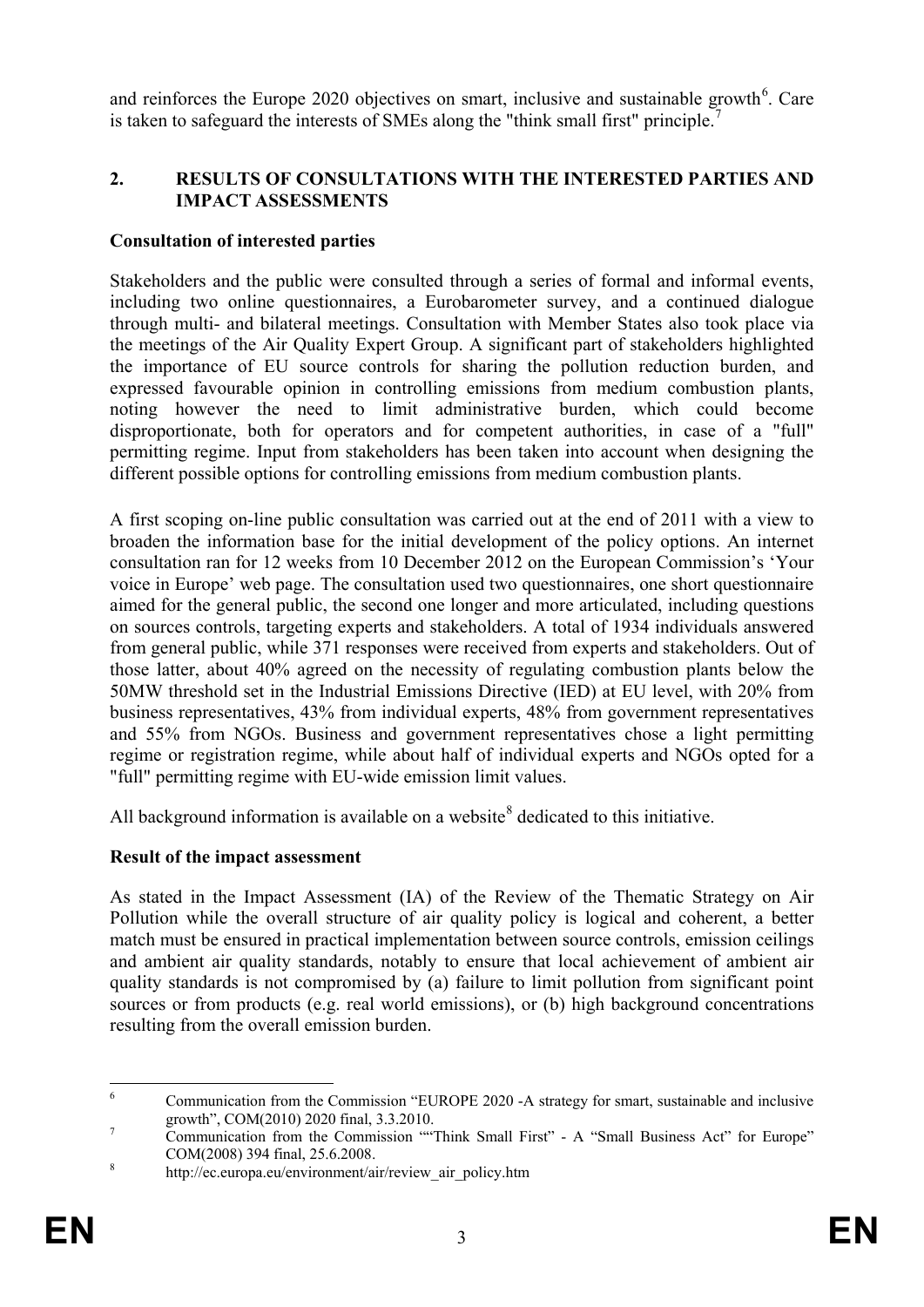To make progress towards the EU's long-term objective (after 2020) of further reducing health and environmental impacts of air pollution, a number of policy options were assessed with the aim of identifying a cost-effective package of measures. This included the consideration of selected additional EU source control measures, one of them addressing emissions from medium combustion plants. The result of the assessment is that an EU-wide instrument to control emissions from medium combustion plants would extend to all Member States the technical measures identified as cost-effective in the multi-sectorial analysis, and has led to the conclusion to propose a legislative instrument for controlling emission from such plants at EU-level.

Out of the five policy options considered and in depth analysed to control emissions from medium combustion plants, the preferred option would set emission limit values in line with those set in Directive 2010/75/EU for plants between 50-100 MW and in a number of Member States, and complemented with a number of emission limit values set out for new plants in the amended Gothenburg Protocol<sup>[9](#page-4-0)</sup>. To limit the costs associated to nitrogen oxides reductions, the emission limit values should be mainly based on the application of primary emission abatement measures. In situations where air quality is not meeting the EU standards, Member States should however apply stricter limits.

To avoid significant impact on SMEs, in which most of the medium combustion plants are operated, a number of mitigation measures have been taken on board: operators will not require a permit, but need to notify the operation of the plant to the competent authorities, which will ensure registration; phased implementation providing existing plants a longer transitional period to comply with the limits has been also recommended with longer periods for the smallest plant category; limited or simplified monitoring and reporting obligations are foreseen.

# **3. LEGAL ELEMENTS OF THE PROPOSAL**

# **Summary of the proposed action**

The proposal, when establishing provisions for medium combustion plants, aims at filling in an existing gap in legislation. It introduces minimum requirements, keeping the administrative burden at the lowest possible level and taking special account of the situation of SMEs.

Specific information on the Articles and Annexes of the proposal is provided below.

Article 1 makes it clear that the directive aims at reducing emissions to air of sulphur dioxide, nitrogen oxides and particulate matter from medium combustion plants and thereby reducing the potential risks to human health and the environment from such emissions.

Article 2 defines the scope of the Directive in a way to avoid overlap with Directive 2009/125/EC or with Chapter III or IV of Directive 2010/75/EU, and exempts also some combustion plants on the basis of their technical characteristics or their use in particular activities.

Article 3 lists the definitions applicable for the purposes of this Directive.

<span id="page-4-0"></span> <sup>9</sup> Protocol to the United Nations Economic Commission for Europe (UNECE) Convention on Long-Range Transboundary Air Pollution to abate acidification, eutrophication and ground-level ozone (1999).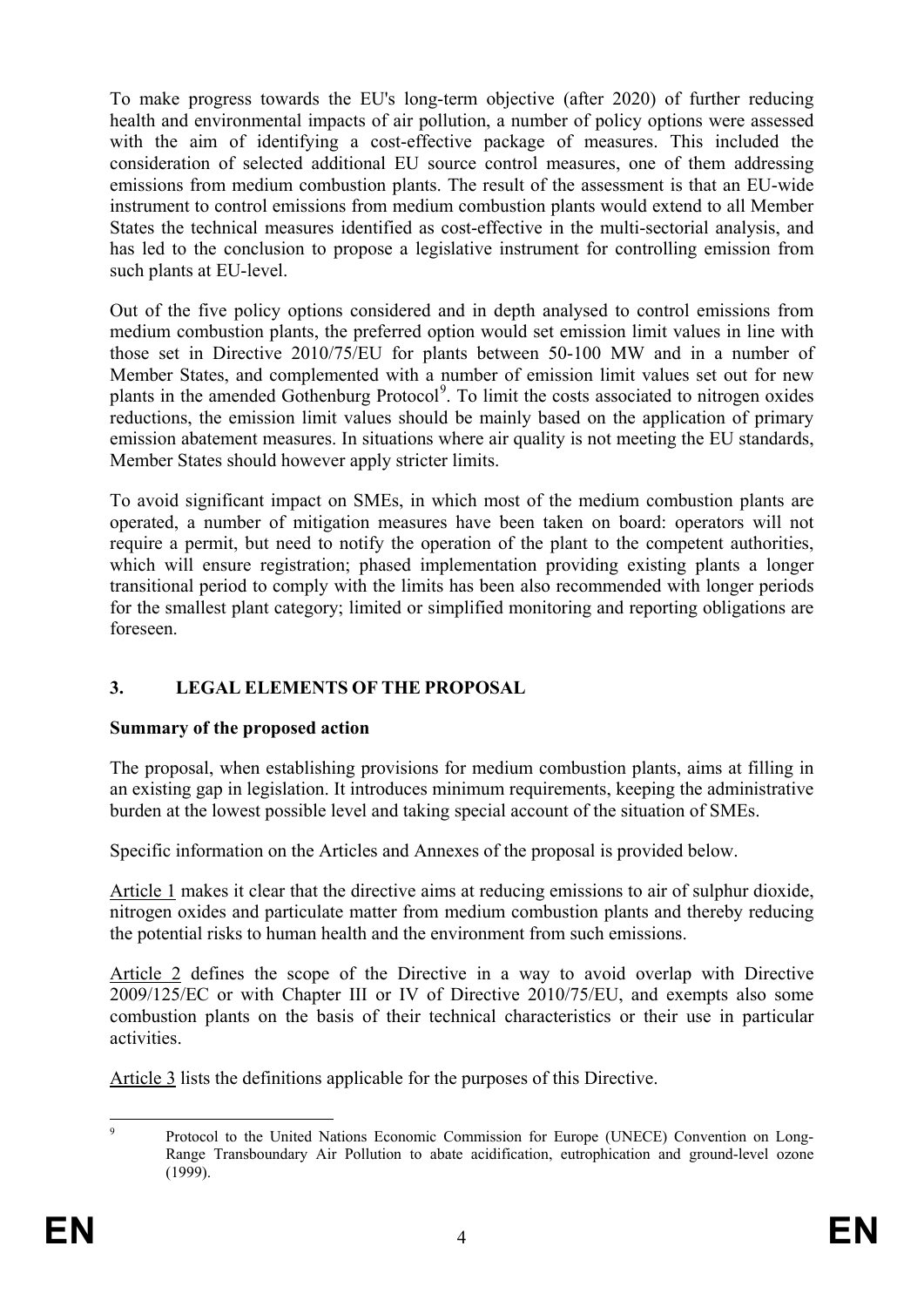Article 4 sets out the obligation of the competent authority to register medium combustion plants, based on notification by the operator. The elements of such notification are listed in Annex I.

Provisions on emission limit values are laid down in Article 5, with the corresponding values applicable for existing and new plants in Annex II. It is proposed that the emission limit values apply to existing combustion plants after a fixed period from the date of application of this Directive, in order to provide them with sufficient time to adapt technically to the requirements of this Directive. Article 5(4) requires Member States to apply more stringent emission limit values to individual plants in zones not complying with air quality limit values. Annex III lays down the benchmark values for that purpose that reflect the performance of the most advanced techniques available.

Monitoring requirements are set out in Article 6 and Annex IV. This Annex is proposed to be adapted to technical and scientific progress by means of delegated acts (as per Articles 14 and 15).

Articles 7 and 8 of the proposal lay down provisions to ensure an effective implementation and enforcement of this Directive. In particular, a provision is introduced to require operators to immediately report on non-compliance to the competent authority. Member States should also ensure that the operator and the competent authority take necessary measures in case of non-compliance with this Directive. Furthermore, the proposal introduces requirements for Member States to provide for a system of environmental inspections of medium combustion plants covered by this Directive, or implement other measures to check compliance thereof.

Article 9 provides for the obligations of the operator and the competent authority in case of changes to a medium combustion plant.

Article 10 is concerned with the right of access to information and refers, for that purpose, to Directive 2003/4/EC of the European Parliament and of the Council of 28 January 2003 on public access to environmental information and repealing Council Directive 90/313/EEC <sup>[10](#page-5-0)</sup>.

Article 11 requires Member States to designate the competent authorities responsible for carrying out the obligations arising from this Directive.

Article 12 establishes a reporting mechanism. While Member States' first report to the Commission, due by 30 June 2019, shall contain a summary of data of key importance in implementing this Directive, the following reports shall contain qualitative and quantitative information on the implementation of this Directive, any action taken to verify compliance of the operation of medium combustion plants with this Directive and any enforcement action taken for the purposes thereof. Article 13 also lays down the Commission's reporting duties.

Article 14 lays down the applicable delegation procedure with a view to adapting Annex IV to scientific and technical progress through delegated acts, in accordance with Article 13.

Articles 15, 16 and 17 lay down, respectively, the provisions on penalties applicable to breaches of the national provisions enacted pursuant to the proposal, on the transposition by xx/xx/xx at the latest of the proposal into the law of the Member States and on its entry into force.

<span id="page-5-0"></span>

 $10$  OJ L 41, 14.2.2003, p. 26.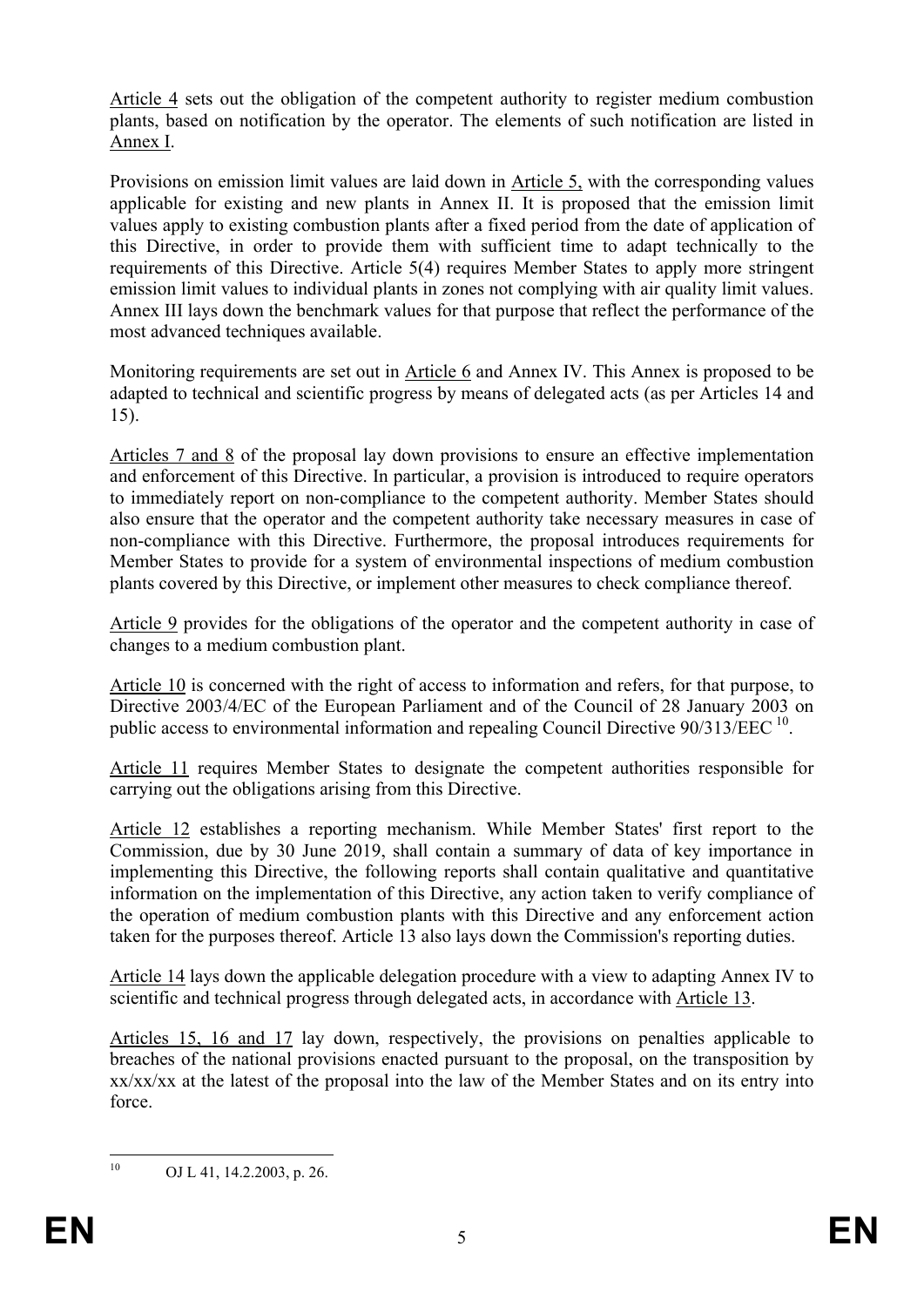Annex I lists the information to be notified by the operator to the competent authority.

Annex II sets out the emission limit values applicable for existing and new combustion plants, in accordance with Article 5(2) and 5(3), respectively.

Annex III provides for benchmark values for the application of more stringent emission limit values, in accordance with Article 5(4).

Annex IV details the requirements applicable to the monitoring of emissions.

## **Explanatory documents**

The Commission considers that explanatory documents are necessary in order to improve the quality of information on the transposition of the directive for the following reasons.

The complete and correct transposition of the Directive is essential to guarantee that its objectives (i.e. protecting human health and the environment) are achieved. Given that certain Member States already regulate emissions of air pollutants from medium combustion plants, the transposition of this directive would probably not consist of one piece of legislation, but would rather consist of various amendments or new proposals in relevant fields. In addition, the implementation of the Directive is often highly decentralised, as the regional and local authorities are responsible for its application and, in some Member States, even for its transposition.

The above factors are likely to increase the risks of incorrect transposition and implementation of the Directive, and complicate the Commission's task of monitoring the application of EU law. Clear information with respect to the transposition of the Directive is instrumental in ensuring the conformity of national legislation with its provisions.

The requirement to provide explanatory documents may create an additional administrative burden on those Member States which do not work on this basis in any case. However, explanatory documents are necessary to allow effective verification of complete and correct transposition, which is essential for the reasons mentioned above, and there are no less burdensome measures to allow efficient verification. Moreover, the explanatory documents can contribute significantly to reducing the administrative burden of compliance monitoring by the Commission; without them, considerable resources and numerous contacts with national authorities would be required to track the methods of transposition in all Member States. Hence, the possible additional administrative burden of providing explanatory documents is proportionate to the aim pursued, namely to ensure effective transposition and fully achieve the objectives of the Directive.

In view of the above it is appropriate to ask Member States to accompany the notification of their transposition measures with one or more documents explaining the relationship between the provisions of the Directive and the corresponding parts of national transposition instruments.

# **Legal basis**

As the primary objective of the Directive is the protection of the environment, in accordance with Article 191 TFEU, the proposal is based on Article  $192(1)$  TFEU.

# **Subsidiarity and proportionality principles and choice of instrument**

The subsidiarity principle applies insofar as the proposal does not fall under the exclusive competence of the European Union.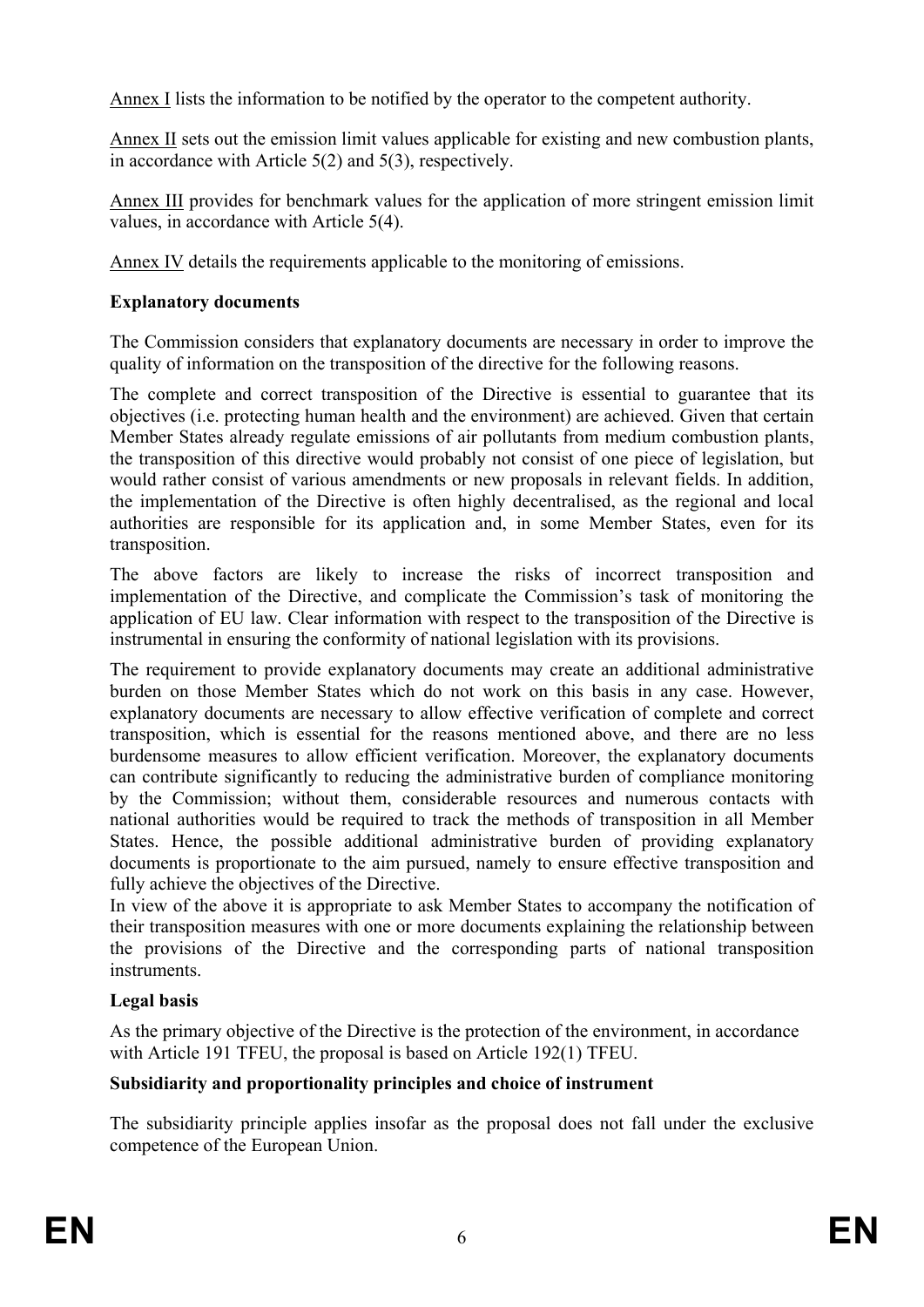The objectives of the proposal cannot be sufficiently achieved by the Member States and Union action will better achieve those objectives for the following reasons.

While emissions to air often cause transboundary pollution, emissions of air pollutants from medium combustion plants are generally not regulated at EU level at the current stage. The major thrust of this proposal is to lay down emission limit values to control emissions of sulphur dioxide, nitrogen oxides and particulate matter into the air from medium combustion plants as minimum standards of protection for the environment and for all citizens of the EU.

All Member States must therefore take measures to comply with the minimum requirements; varying national regulation might hamper transboundary economic activities. Action at EU level is necessary and brings added value compared to individual national actions.

The proposal therefore complies with the subsidiarity principle.

The chosen legal instrument is a directive as the proposal lays down objectives and obligations, while leaving sufficient flexibility to the Member States as regards the choice of measures for compliance and their detailed implementation. The proposal therefore complies with the proportionality principle.

# **4. BUDGETARY IMPLICATION**

The proposal has no implications for the EU budget.

# **5. OPTIONAL ELEMENTS**

The proposal concerns a matter relevant to the European Economic Area and should therefore be applicable to it.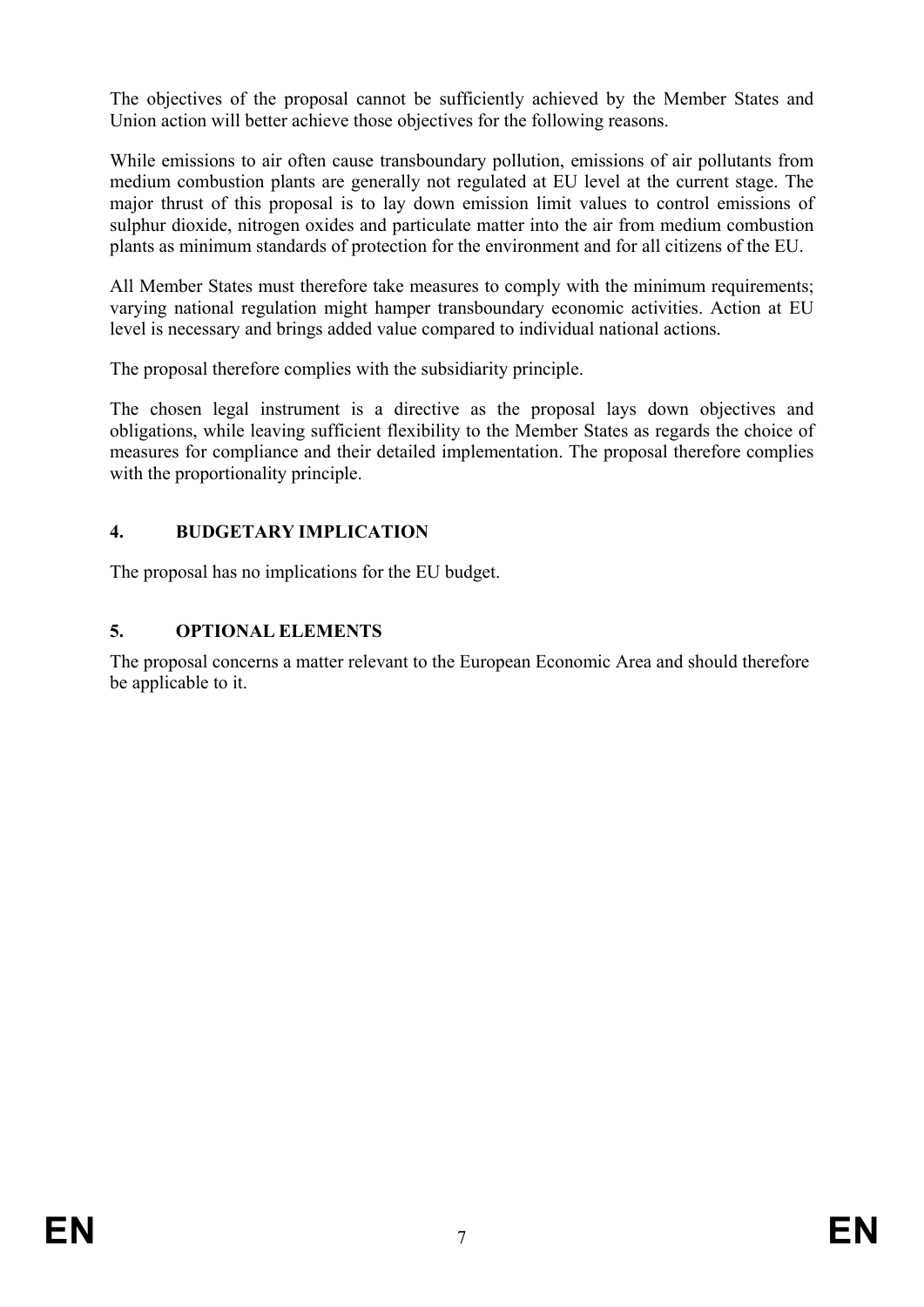#### 2013/0442 (COD)

#### Proposal for a

### **DIRECTIVE OF THE EUROPEAN PARLIAMENT AND OF THE COUNCIL**

#### **on the limitation of emissions of certain pollutants into the air from medium combustion plants**

### (Text with EEA relevance)

#### THE EUROPEAN PARLIAMENT AND THE COUNCIL OF THE EUROPEAN UNION,

Having regard to the Treaty on the Functioning of the European Union, and in particular Article 192(1) thereof,

Having regard to the proposal from the European Commission,

After transmission of the draft legislative act to the national Parliaments,

Having regard to the opinion of the European Economic and Social Committee<sup>11</sup>,

Having regard to the opinion of the Committee of the Regions<sup>[12](#page-8-1)</sup>.

Acting in accordance with the ordinary legislative procedure<sup>[13](#page-8-2)</sup>,

Whereas:

- (1) Decision XXX/XXXX of the European Parliament and of the Council<sup>[14](#page-8-3)</sup> (the Action Programme) recognises that emissions of pollutants to air have been reduced significantly over the past decades, but at the same time air pollution levels are still problematic in many parts of Europe, and citizens of the Union continue to be exposed to air polluting substances, potentially compromising their health and wellbeing. According to the Action Programme, ecosystems continue to suffer from excess nitrogen and sulphur deposition associated with emissions from transport, unsustainable agricultural practices and power generation.
- (2) In order to ensure a healthy environment for all, the Action Programme calls for local measures to be complemented with adequate policy at both national and Union level.

<span id="page-8-2"></span>

<span id="page-8-1"></span><span id="page-8-0"></span><sup>11</sup> OJ C , , p. .<br>
<sup>12</sup> OJ C , , p. . . <br>
Position of the European Parliament of xx/xx/xxxx (OJ C …, p. . . . ) and position of the Council at first reading of xx/xx/xxxx (OJ C ..., p. ...). Position of the European Parliament of xx/xx/xxxx (OJ C ..., p. ...) and decision of the Council of xx/xx/xxxx.

<span id="page-8-3"></span> $p_{14}$  Decision XXX/XXXX of the European Parliament and of the Council of  $\ldots$   $\ldots$  on a General Union Environment Action Programme to 2020 "Living well, within the limits of our planet" (OJ L… .... ... … , p…).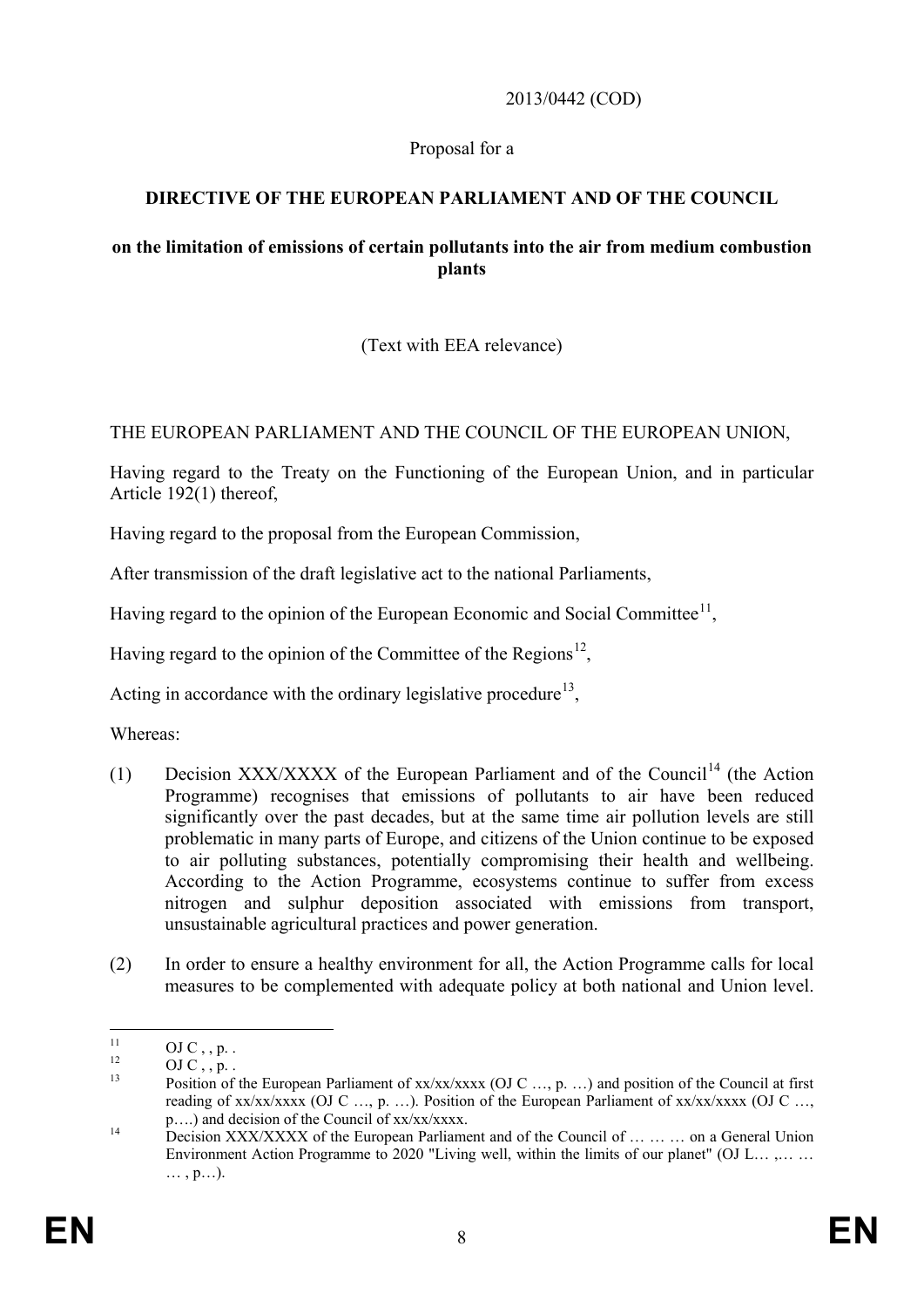It requires in particular strengthening efforts to reach full compliance with air quality legislation of the Union and defining strategic targets and actions beyond 2020.

- (3) Scientific assessments show that the average lifetime loss for citizens of the Union due to air pollution is of eight months.
- (4) Emissions of pollutants from the combustion of fuel in medium combustion plants are generally not regulated at Union level although they contribute increasingly to air pollution, due in particular to an increase in the use of biomass as a fuel, driven by climate and energy policy.
- (5) The combustion of fuel in small combustion plants and appliances can be covered by acts implementing Directive 2009/125/EC of the European Parliament and of the Council of 21 October 2009 establishing a framework for the setting of ecodesign requirements for energy-related products<sup>[15](#page-9-0)</sup>. Combustion of fuel in large combustion plants is covered by Directive 2010/75/EU of the European Parliament and of the Council<sup>[16](#page-9-1)</sup> from 7 January 2013, while Directive 2001/80/EC of the European Parliament and of the Council<sup>[17](#page-9-2)</sup> continues to apply to large combustion plants covered by Article 30(2) of Directive 2010/75/EU until 31 December 2015.
- (6) The report of the Commission of 17 May  $2013^{18}$  $2013^{18}$  $2013^{18}$  on the reviews undertaken under Article 30(9) and Article 73 of Directive 2010/75/EU concluded that for the combustion of fuels in medium combustion plants, a clear potential for cost-effective abatement of air emissions was demonstrated.
- (7) The Union's international obligations on air pollution to abate acidification, eutrophication, ground-level ozone and emissions of particulate matter are agreed under the Gothenburg Protocol of the Convention on Long Range Transboundary Air Pollution, which was amended in 2012 to strengthen the existing reduction commitments for sulphur dioxide, nitrogen oxides, ammonia and volatile organic compounds and introduce new reduction commitments for fine particulate matter (PM 2.5), to be attained from 2020 onwards.
- (8) The Communication from the Commission to the Council and the European Parliament "A Clean Air Programme for Europe"<sup>[19](#page-9-4)</sup> calls for action to control emissions of air polluting substances from medium combustion plants, thereby completing the regulatory framework for the combustion sector. The Strategy completes the pollution reduction agenda for 2020 laid down in Commission Communication of 21 September 2005 on the Thematic Strategy on Air Pollution<sup>20</sup>, and develops impact reduction objectives for the period up to 2030. To achieve the

<span id="page-9-0"></span><sup>&</sup>lt;sup>15</sup> Directive 2009/125/EC of the European Parliament and of the Council of 21 October 2009 establishing a framework for the setting of ecodesign requirements for energy-related products (OJ L 285, <sup>16</sup> 31.10.2009, p.10).<br><sup>16</sup> Directive 2010/75/EU of the European Parliament and of the Council of 24 November 2010 on

<span id="page-9-1"></span>industrial emissions (integrated pollution prevention and control) (OJ L 334, 17.12.2010, p.17). <sup>17</sup> Directive 2001/80/EC of the European Parliament and of the Council of 23 October 2001 on the

<span id="page-9-2"></span>limitation of emissions of certain pollutants into the air from large combustion plants (OJ L 309,

<span id="page-9-3"></span><sup>27.11.2001,</sup> p. 1).<br>
29 COM(2013)286 final.<br>
20 COM(2005) 446 final.

<span id="page-9-5"></span><span id="page-9-4"></span>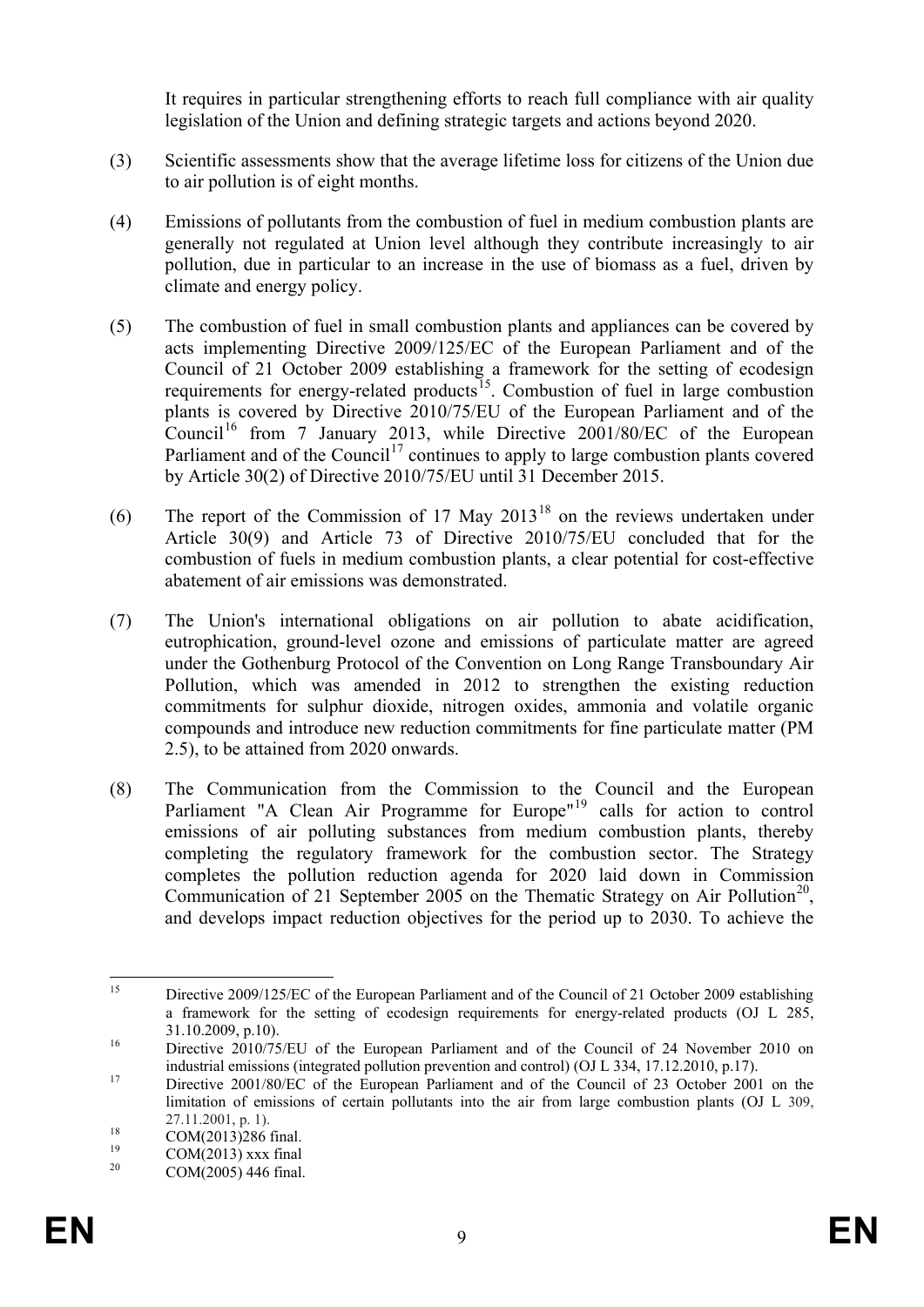strategic objectives, a regulatory agenda should be established, including measures to control emissions from medium combustion plants.

- (9) This Directive should not apply to energy related products covered by implementing measures adopted in accordance with Directive 2009/125/EC or by Chapter III or IV of Directive 2010/75/EU. Certain other combustion plants should also be exempted from the scope of this Directive, on the basis of their technical characteristics or their use in particular activities.
- (10) In order to ensure the control of emissions of sulphur dioxide, nitrogen oxides and particulate matter into the air, each medium combustion plant should operate only if it is at least registered by the competent authority, based on notification by the operator.
- (11) For the purposes of controlling emissions into air from medium combustion plants, emission limit values and requirements for monitoring should be set out in this **Directive**
- (12) In order to provide existing medium combustion plants with sufficient time to adapt technically to the requirements of this Directive, the emission limit values should apply to those combustion plants after a fixed period from the date of application of this Directive.
- (13) In accordance with Article 193 of the Treaty on the Functioning of the European Union (TFEU), this Directive does not prevent Member States from maintaining or introducing more stringent protective measures, for example for the purposes to comply with environmental quality standards. In particular, in zones not complying with air quality limit values, more stringent emission limit values, which would also promote eco-innovation in the Union, facilitating in particular market access of small and medium enterprises, should be applied by Member States, such as the benchmark values set out in Annex III to this Directive.
- (14) Member States should ensure that the operator of a medium combustion plant and the competent authority each take the necessary measures in the event of non-compliance with this Directive.
- (15) In order to limit the burden for small and medium enterprises operating medium combustion plants, the administrative obligations on operators for notifying, monitoring and reporting should be proportionate, while still allowing effective compliance verification by the competent authorities.
- (16) To ensure the consistency and coherence of the Member State information on the implementation of this Directive and promote exchange of information between Member States and the Commission, the Commission, assisted by the European Environment Agency, should develop an electronic reporting tool also available for internal use by Member States for national reporting and data management purposes.
- (17) In order to adapt to scientific and technical progress, the power to adopt acts to adjust the provisions on emission monitoring set out in Annex IV in accordance with Article 290 TFEU should be delegated to the Commission. It is of particular importance that the Commission carry out appropriate consultations during its preparatory work, including at expert level. The Commission, when preparing and drawing up delegated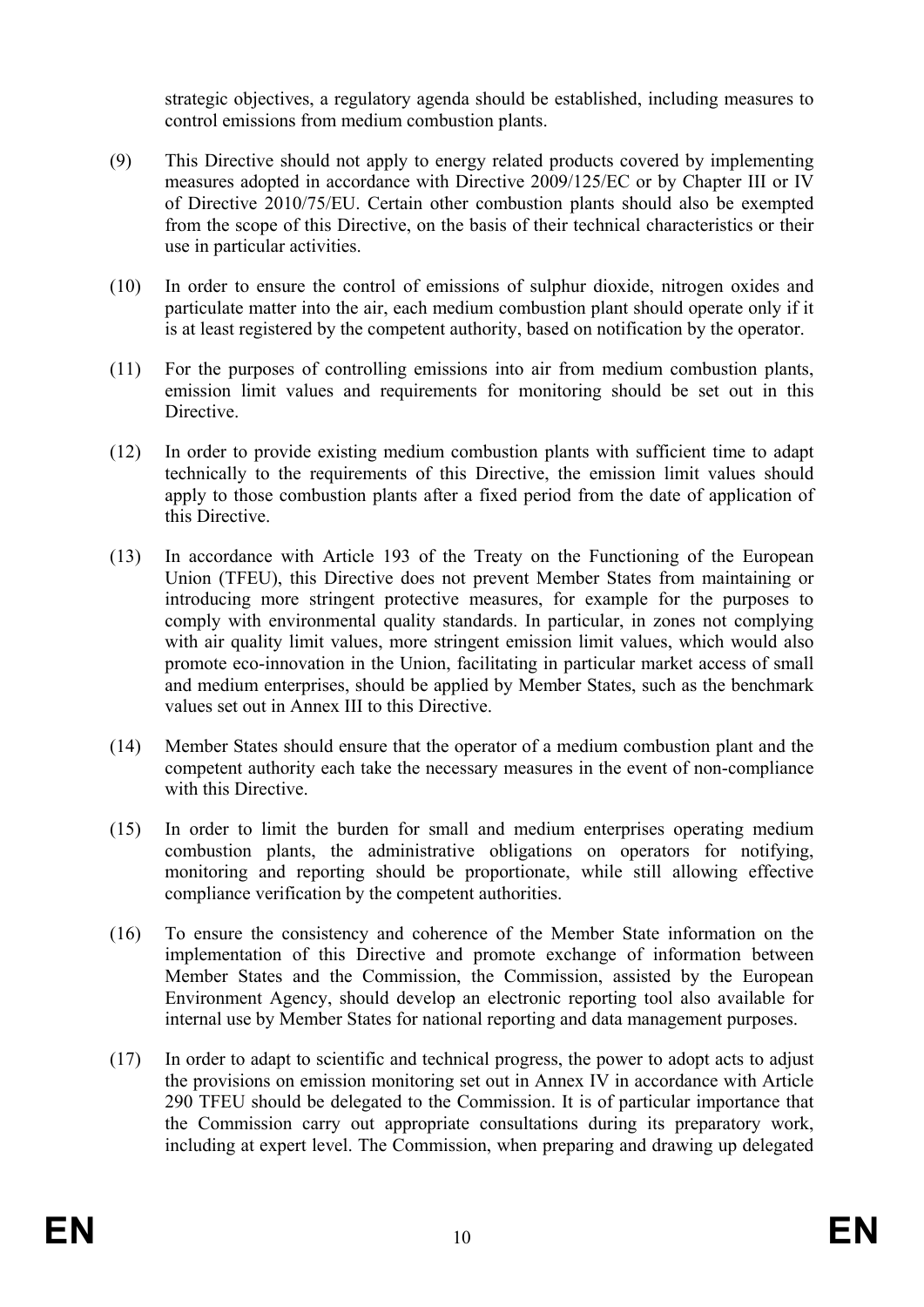acts, should ensure a simultaneous, timely and appropriate transmission of relevant documents to the European Parliament and the Council.

- (18) Since the objectives of this Directive, namely the improvement of environmental quality and human health, cannot be sufficiently achieved by Member States, and can therefore be better achieved at Union level, the Union may adopt measures in accordance with the principle of subsidiarity as set out in Article 5 of the Treaty on the European Union. In accordance with the principle of proportionality, as set out in that Article, this Directive does not go beyond what is necessary in order to achieve those objectives.
- (19) This Directive respects the fundamental rights and observes the principles recognised in particular by the Charter of Fundamental Rights of the European Union. In particular, this Directive seeks to ensure the application of Article 37 on the environmental protection of the Charter.
- (20) In accordance with the Joint Political Declaration of Member States and the Commission of 28 September 2011 on explanatory documents<sup>21</sup>, Member States have undertaken to accompany, in justified cases, the notification of their transposition measures with one or more documents explaining the relationship between the components of a directive and the corresponding parts of national transposition instruments. With regard to this Directive, the legislator considers the transmission of such documents to be justified,

### HAVE ADOPTED THIS DIRECTIVE:

## *Article 1*

#### *Subject matter*

This Directive lays down rules to control emissions of sulphur dioxide, nitrogen oxides and particulate matter into the air from medium combustion plants, and thereby reduce emissions to air and the potential risks to human health and the environment from such emissions.

# *Article 2*

#### *Scope*

- 1. This Directive shall apply to combustion plants with a rated thermal input equal to or greater than 1 MW and less than 50 MW (hereinafter referred to as 'medium combustion plants'), irrespective of the type of fuel used.
- 2. This Directive shall not apply to the following:
	- (a) combustion plants which are covered by Chapter III or Chapter IV of Directive 2010/75/EU;
	- (b) energy related products which are covered by implementing measures adopted in accordance with Directive 2009/125/EC where those implementing acts are

<span id="page-11-0"></span><sup>&</sup>lt;sup>21</sup> OJ C 369, 17.12.2011, p. 14.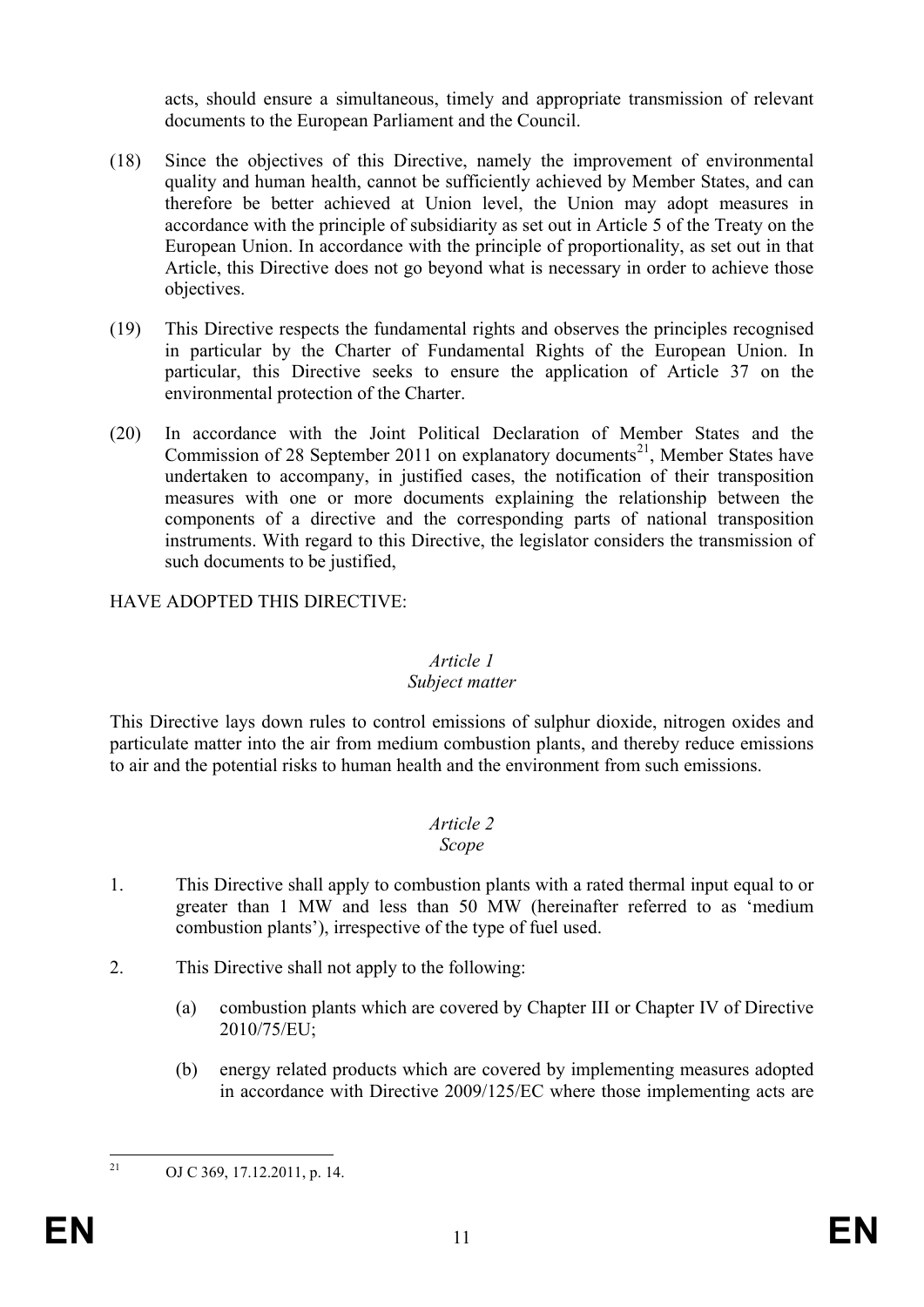setting emission limit values for the pollutants listed in Annex II of this Directive;

- (c) combustion plants in which the gaseus products of combustion are used for the direct heating, drying or any other treatment of objects or materials;
- (d) post-combustion plants designed to purify the waste gases from industrial processes by combustion and which are not operated as independent combustion plants;
- (e) any technical apparatus used in the propulsion of a vehicle, ship or aircraft;
- (f) combustion plants which are covered by implementing measures adopted in accordance with Regulation (EC) No 1069/2009 of the European Parliament and of the Council<sup>[22](#page-12-0)</sup> where those implementing acts are setting emission limit values for the pollutants listed in Annex II of this Directive.

### *Article 3*

### *Definitions*

For the purposes of this Directive the following definitions shall apply:

- (1) 'emission' means the discharge of substances from the combustion plant into the air;
- (2) 'emission limit value' means the permissible quantity of a substance contained in the waste gases from the combustion plant which may be discharged into the air during a given period;
- (3) 'nitrogen oxides'  $(NO_x)$  means nitric oxide and nitrogen dioxide, expressed as nitrogen dioxide  $(NO<sub>2</sub>)$ ;
- (4) 'particulate matter' means particles, of any shape, structure or density, dispersed in the gas phase at the sampling point conditions which may be collected by filtration under specified conditions after representative sampling of the gas to be analysed, and which remain upstream of the filter and on the filter after drying under specified conditions;
- (5) 'combustion plant' means any technical apparatus in which fuels are oxidised in order to use the heat thus generated;
- (6) 'existing combustion plant' means a combustion plant put into operation before [1 year after the date of transposition];
- (7) 'new combustion plant' means a combustion plant other than an existing combustion plant;
- (8) 'engine' means a gas engine, diesel engine or dual fuel engine;

<span id="page-12-0"></span><sup>&</sup>lt;sup>22</sup> Regulation (EC) No 1069/2009 of the European Parliament and of the Council of 21 October 2009 laying down health rules as regards animal by-products and derived products not intended for human consumption and repealing Regulation (EC) No 1774/2002 (OJ L 300, 14.11.2009, p. 1.)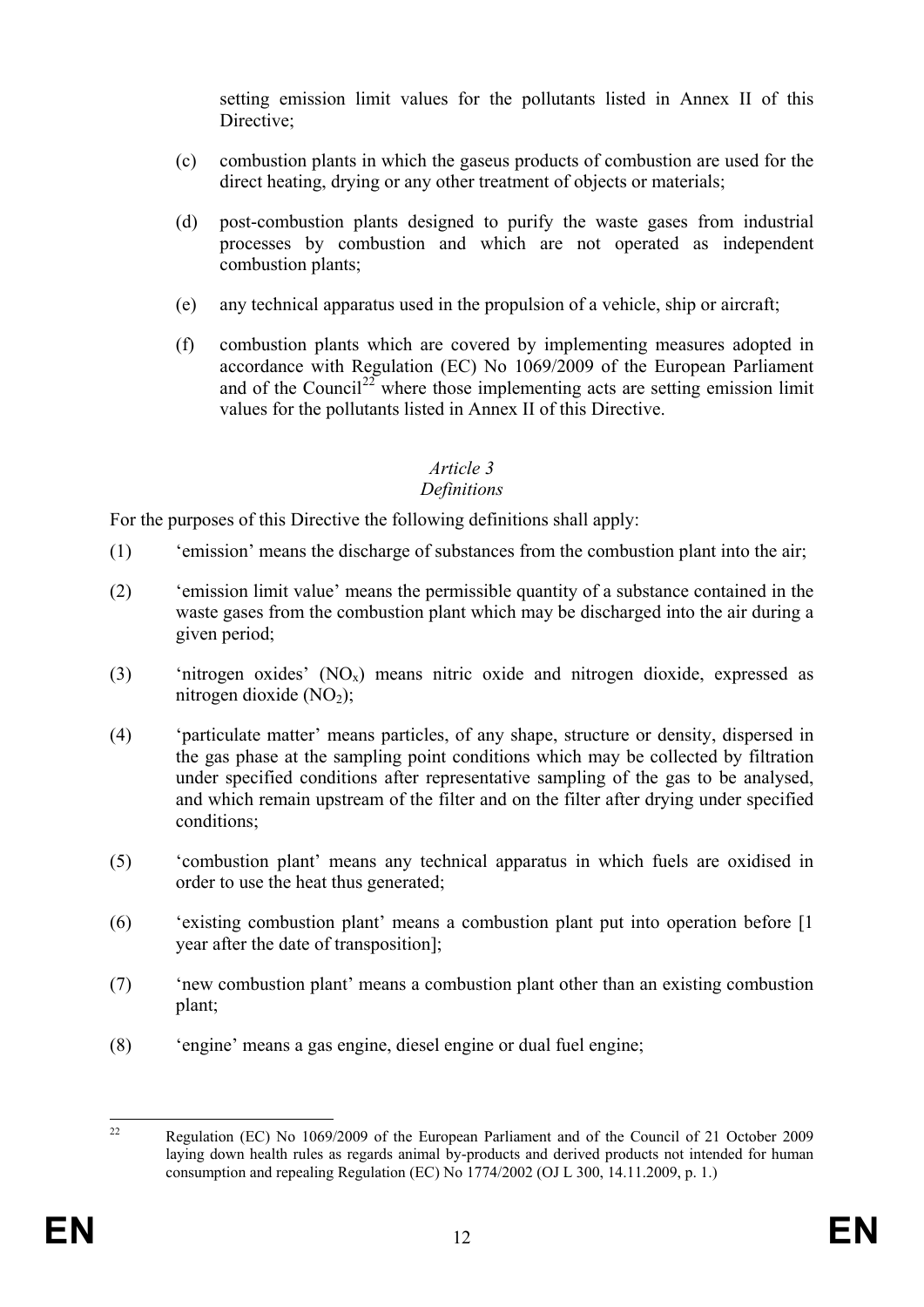- (9) 'gas engine' means an internal combustion engine which operates according to the Otto cycle and uses spark ignition to burn fuel;
- (10) 'diesel engine' means an internal combustion engine which operates according to the diesel cycle and uses compression ignition to burn fuel;
- (11) 'dual fuel engine' means an internal combustion engine which uses compression ignition and operates according to the diesel cycle when burning liquid fuels and according to the Otto cycle when burning gaseous fuels;
- (12) 'gas turbine' means any rotating machine which converts thermal energy into mechanical work, consisting mainly of a compressor, a thermal device in which fuel is oxidised in order to heat the working fluid, and a turbine; this includes both open cycle and combined cycle gas turbines, and gas turbines in cogeneration mode, all with or without supplementary firing;
- (13) 'fuel' means any solid, liquid or gaseous combustible material;
- (14) 'waste' means any substance or object which the holder discards or intends or is required to discard;
- (15) 'biomass' means any of the following:
	- (a) products consisting of any vegetable matter from agriculture or forestry which can be used as a fuel for the purpose of recovering its energy content;
	- (b) the following waste:
		- (a) vegetable waste from agriculture and forestry;
		- (b) vegetable waste from the food processing industry, if the heat generated is recovered;
		- (c) fibrous vegetable waste from virgin pulp production and from production of paper from pulp, if it is co-incinerated at the place of production and the heat generated is recovered;
		- (d) cork waste;
		- (e) wood waste with the exception of wood waste which may contain halogenated organic compounds or heavy metals as a result of treatment with wood preservatives or coating and which includes, in particular, such wood waste originating from construction and demolition waste;
- (16) 'operating hours' means the time, expressed in hours, during which a combustion plant is discharging emissions into the air;
- (17) 'operator' means any natural or legal person who operates or controls the combustion plant, or, where this is provided for in national law, to whom decisive economic power over the technical functioning of the plant has been delegated;
- (18) 'limit value' means a level fixed on the basis of scientific knowledge, with the aim of avoiding, preventing or reducing harmful effects on human health and/or the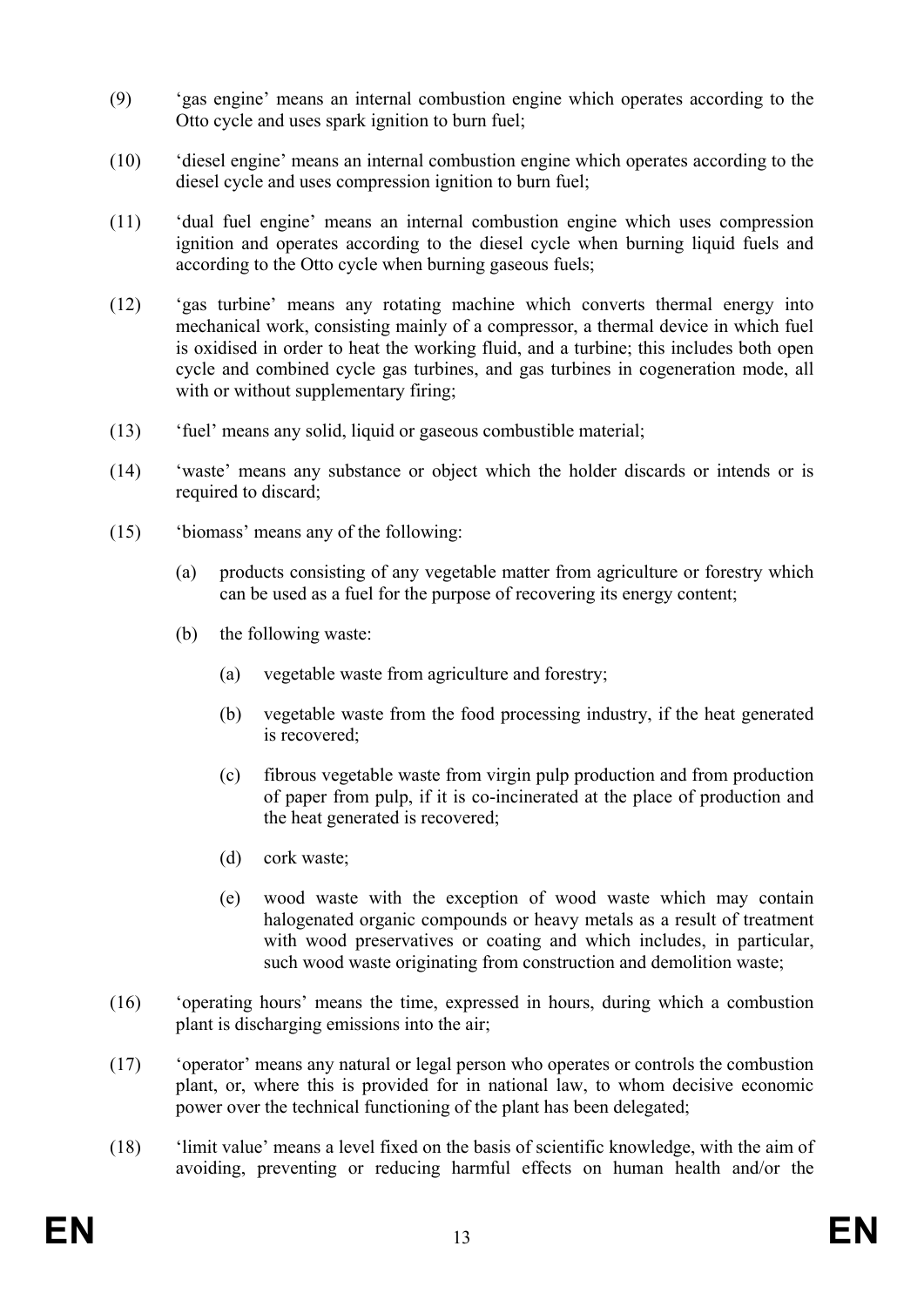environment as a whole, to be attained within a given period and not to be exceeded once attained, as laid down in Directive 2008/50/EC of the European Parliament and of the Council<sup>[23](#page-14-0)</sup>;

(19) 'zone' means part of the territory of a Member State, as delimited by that Member State for the purposes of air quality assessment and management, as laid down in Directive 2008/50/EC.

# *Article 4*

### *Registration*

- 1. Member States shall take the necessary measures to ensure that medium combustion plants are operated only if they are registered by the competent authority.
- 2. The procedure for registration shall include at least a notification to the competent authority by the operator of the operation or the intention to operate a medium combustion plant.
- 3. For each medium combustion plant, the notification by the operator shall contain at least the information listed in Annex I.
- 4. The competent authority shall register the medium combustion plant within one month following the notification by the operator and shall inform the operator thereof.
- 5. Existing medium combustion plants may be exempted from the notification obligation referred to in paragraph 2 provided that all information referred to in paragraph 3 has been made available to the competent authorities.

Those combustion plants shall be registered by [thirteen months after the date of transposition].

6. For each medium combustion plant, the register held by the competent authorities shall at least include the information listed in Annex I, as well as any information obtained through the verification of monitoring results or other compliance checks referred to in Articles 7 and 8.

# *Article 5*

# *Emission limit values*

- 1. Without prejudice to the provisions of Chapter II of Directive 2010/75/EU, where applicable, the emission limit values set out in Annex II shall apply to individual medium combustion plants.
- 2. From 1 January 2025 emissions into air of sulphur dioxide, nitrogen oxides and particulate matter from an existing medium combustion plant with a rated thermal input above 5 MW shall not exceed the emission limit values set out in Part 1 of Annex II.

<span id="page-14-0"></span><sup>&</sup>lt;sup>23</sup> Directive 2008/50/EC of the European Parliament and of the Council of 21 May 2008 on ambient air quality and cleaner air for Europe (OJ L 152, 11.6.2008, p.1).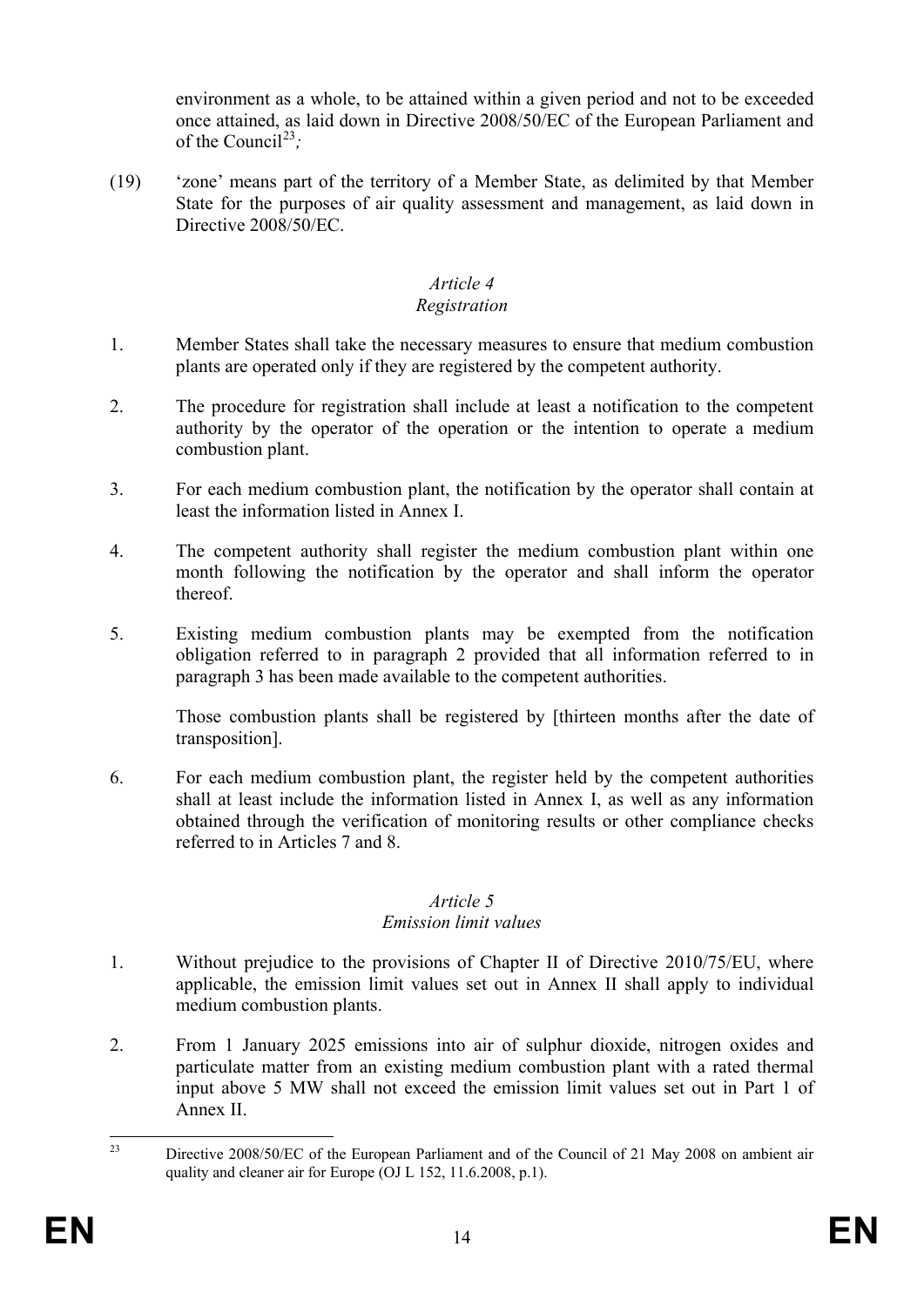From 1 January 2030 emissions into air of sulphur dioxide, nitrogen oxides and particulate matter from an existing medium combustion plant with a rated thermal input of 5 MW or less shall not exceed the emission limit values set out in Part 1 of Annex II.

Member States may exempt existing medium combustion plants which do not operate more than 500 operating hours per year from compliance with the emission limit values set out in Part 1 of Annex II. In that case, for plants firing solid fuels, an emission limit value for particulate matter of 200 mg/Nm<sup>3</sup> shall apply.

3. From [1 year after the date of transposition] emissions into air of sulphur dioxide, nitrogen oxides and particulate matter from a new medium combustion plant shall not exceed the emission limit values set out in Part 2 of Annex II.

Member States may exempt new medium combustion plants which do not operate more than 500 operating hours per year from compliance with the emission limit values set out in Part 2 of Annex II. In that case, for plants firing solid fuels, an emission limit value for particulate matter of 100 mg/Nm<sup>3</sup> shall apply.

- 4. In zones not complying with EU air quality limit values laid down in Directive 2008/50/EC, Member States shall apply, for individual medium combustion plants in those zones, emission limit values based on the benchmark values laid down in Annex III or on stricter values established by the Member States, unless it is demonstrated to the Commission that applying such emission limit values would entail disproportionate costs and that other measures ensuring compliance with the air quality limit values have been included in the air quality plans required under Article 23 of Directive 2008/50/EC.
- 5. The Commission shall organise an exchange of information with Member States and stakeholders on the benchmark values for more stringent emission limit values referred to in paragraph 4.
- 6. The competent authority may grant a derogation for a maximum of six months from the obligation to comply with the emission limit values provided for in paragraphs 2 and 3 for sulphur dioxide in respect of a medium combustion plant which normally uses low-sulphur fuel, in cases where the operator is unable to comply with those limit values because of an interruption in the supply of low-sulphur fuel resulting from a serious shortage.

Member States shall immediately inform the Commission of any derogation granted under the first subparagraph.

7. The competent authority may grant a derogation from the obligation to comply with the emission limit values provided for in paragraphs 2 and 3 in cases where a medium combustion plant using only gaseous fuel has to resort exceptionally to the use of other fuels because of a sudden interruption in the supply of gas and for this reason would need to be equipped with a secondary abatement equipment. The period for which such a derogation is granted shall not exceed 10 days except where the operator demonstrates to the competent authority that a longer period is justified.

Member States shall inform the Commission immediately of any derogation granted under the first subparagraph.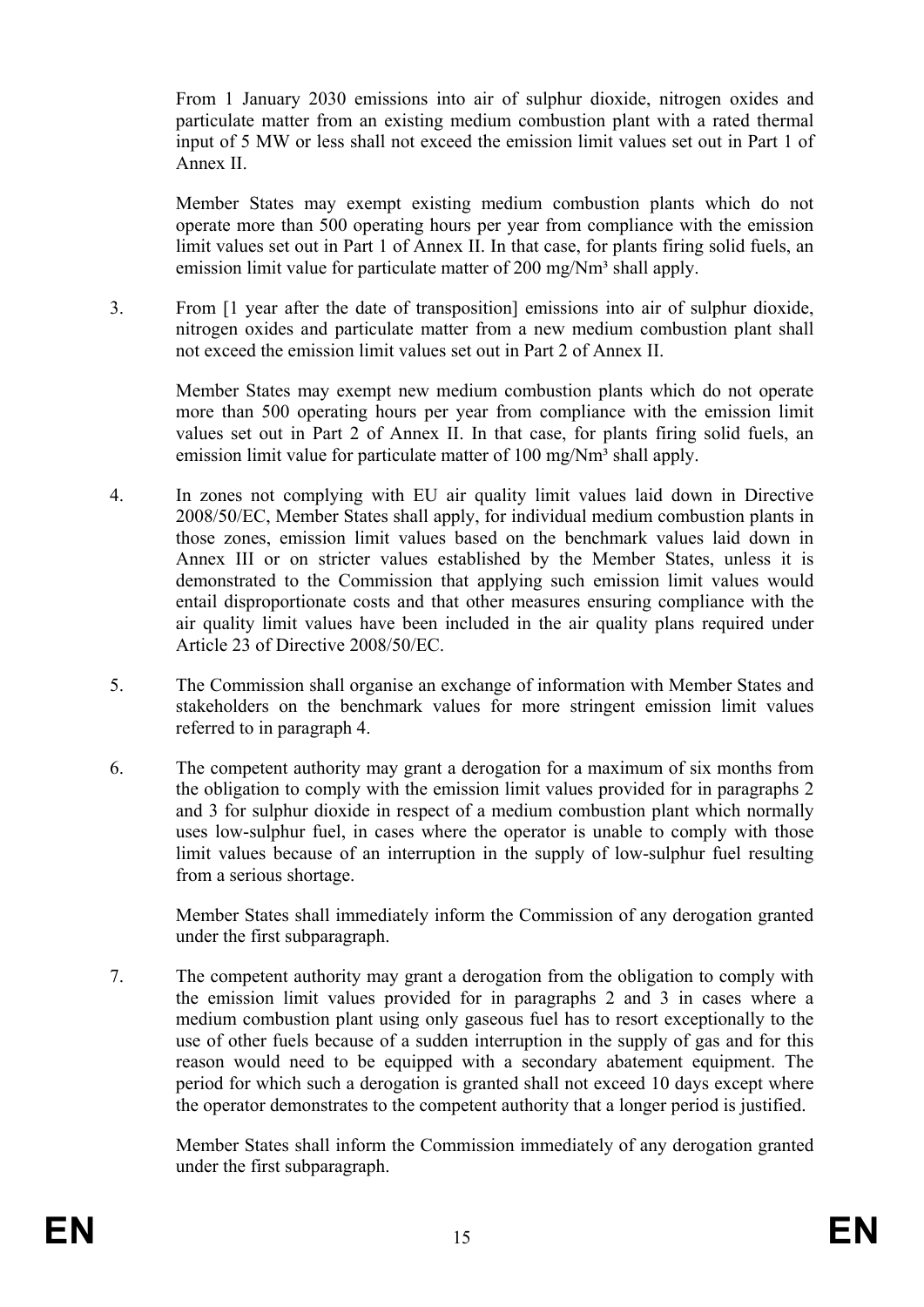- 8. Where a medium combustion plant simultaneously uses two or more fuels, the emission limit value for each pollutant shall be calculated in accordance with the following steps:
- (a) taking the emission limit value relevant for each individual fuel as set out in Annex  $II:$
- (b) determining the fuel-weighted emission limit value, which is obtained by multiplying the individual emission limit value referred to in point (a) by the thermal input delivered by each fuel, and dividing the product of multiplication by the sum of the thermal inputs delivered by all fuels;
- (c) aggregating the fuel-weighted emission limit values.

#### *Article 6*

### *Monitoring of emissions and the operation of abatement equipment*

- 1. Member States shall ensure that the operators carry out monitoring of emissions at least in accordance with Annex IV.
- 2. For medium combustion plants using multiple fuels, the monitoring of emissions shall be done while firing a fuel or fuel mix that is likely to result in the highest level of emissions and during a period representing normal operating conditions.
- 3. All monitoring results shall be recorded, processed and presented in such a way as to enable the competent authority to verify compliance with the emission limit values.
- 4. For medium combustion plants applying secondary abatement equipment in order to meet the emission limit values, the effective operation of that equipment shall be monitored continuously and the results thereof recorded.

# *Article 7*

#### *Compliance check*

- 1. Member States shall set up a system of environmental inspections of medium combustion plants, or implement other measures to check compliance with the requirements of this Directive.
- 2. Operators of medium combustion plants shall provide the representatives of the competent authority all necessary assistance to enable them to carry out any inspections and site visits, to take samples and to gather any information necessary for the performance of their duties for the purposes of this Directive.
- 3. Member States shall take the necessary measures to ensure that the periods of startup and shut-down of the medium combustion plants and of any malfunctions are kept as short as possible. In case of a malfunction or a breakdown of secondary abatement equipment, the operator shall immediately inform the competent authority.
- 4. In the event of non-compliance, Member States shall ensure that:
- (a) the operator immediately informs the competent authority;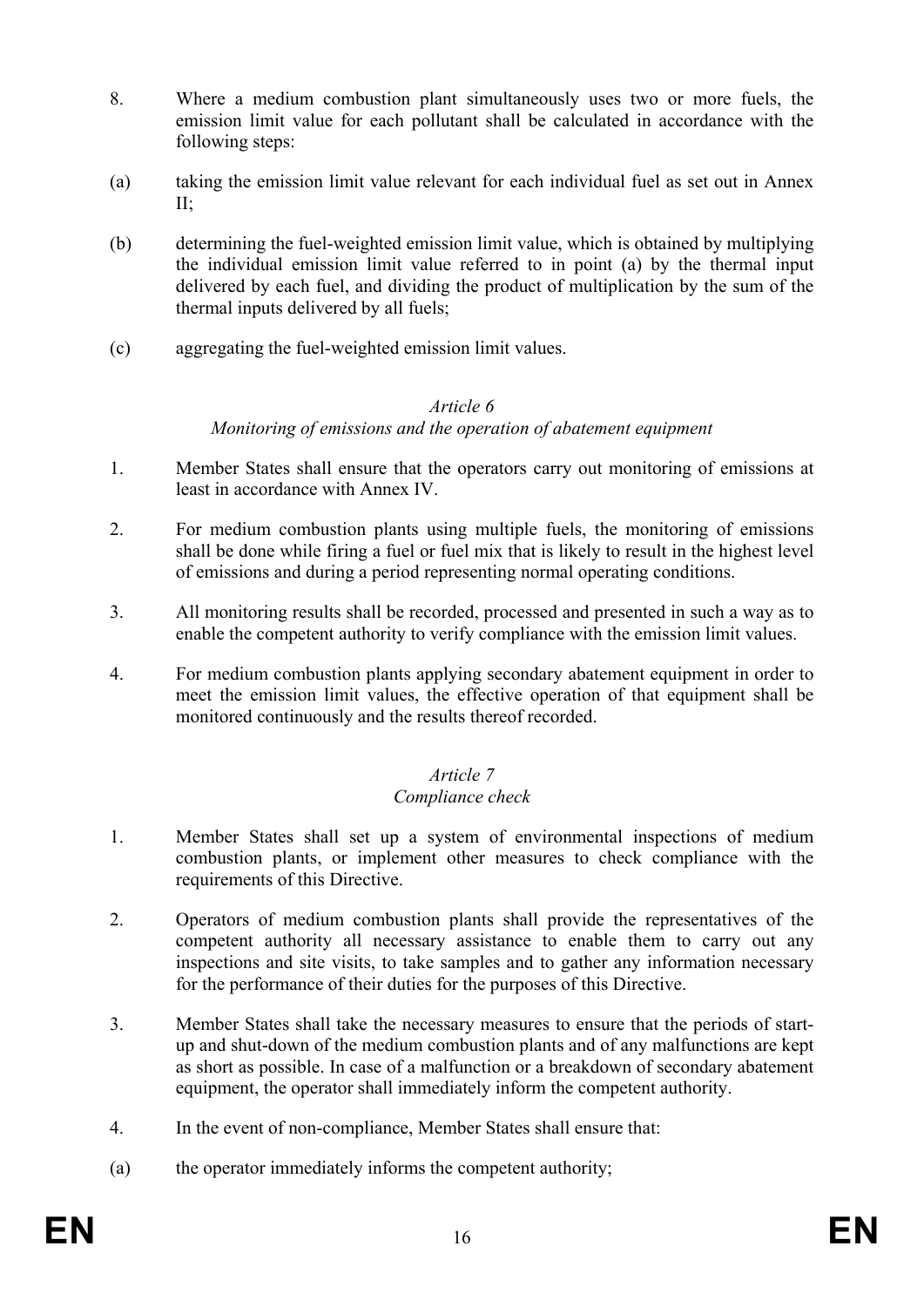- (b) the operator immediately takes the measures necessary to ensure that compliance is restored within the shortest possible time;
- (c) the competent authority requires the operator to take any appropriate complementary measures that the competent authority considers necessary to restore compliance;

If compliance cannot be restored, the competent authority shall suspend the operation of the plant and withdraw its registration.

#### *Article 8 Verification of monitoring results*

- 1. Member States shall ensure that no valid value of emissions monitored in accordance with Annex IV, exceeds the emission limit values set out in Annex II.
- 2. The operator of a medium combustion plant shall keep the following:
- (a) without prejudice to Article 4(5), the proof of notification to the competent authority;
- (b) the proof of registration by the competent authority;
- (c) the monitoring results referred to in Article  $6(3)$  and  $6(4)$ ;
- (d) where applicable, the record of operating hours referred to in the second subparagraph of Article 5(2).
- (e) a record of the fuels used in the plant and of any malfunctions or breakdown of secondary abatement equipment.
- 3. The data referred to in paragraph 2 shall be kept at least for a period of ten years
- 4. Data listed in paragraph 2 shall be made available to the competent authority upon request to verify compliance with the requirements of this Directive.

#### *Article 9 Changes to medium combustion plants*

- 1. The operator shall notify the competent authority of any planned change to the medium combustion plant which would affect the applicable emission limit values. Such notification shall be provided at least one month before the change takes place.
- 2. Upon notification from the operator in accordance with paragraph 1, the competent authority shall register any such change within one month.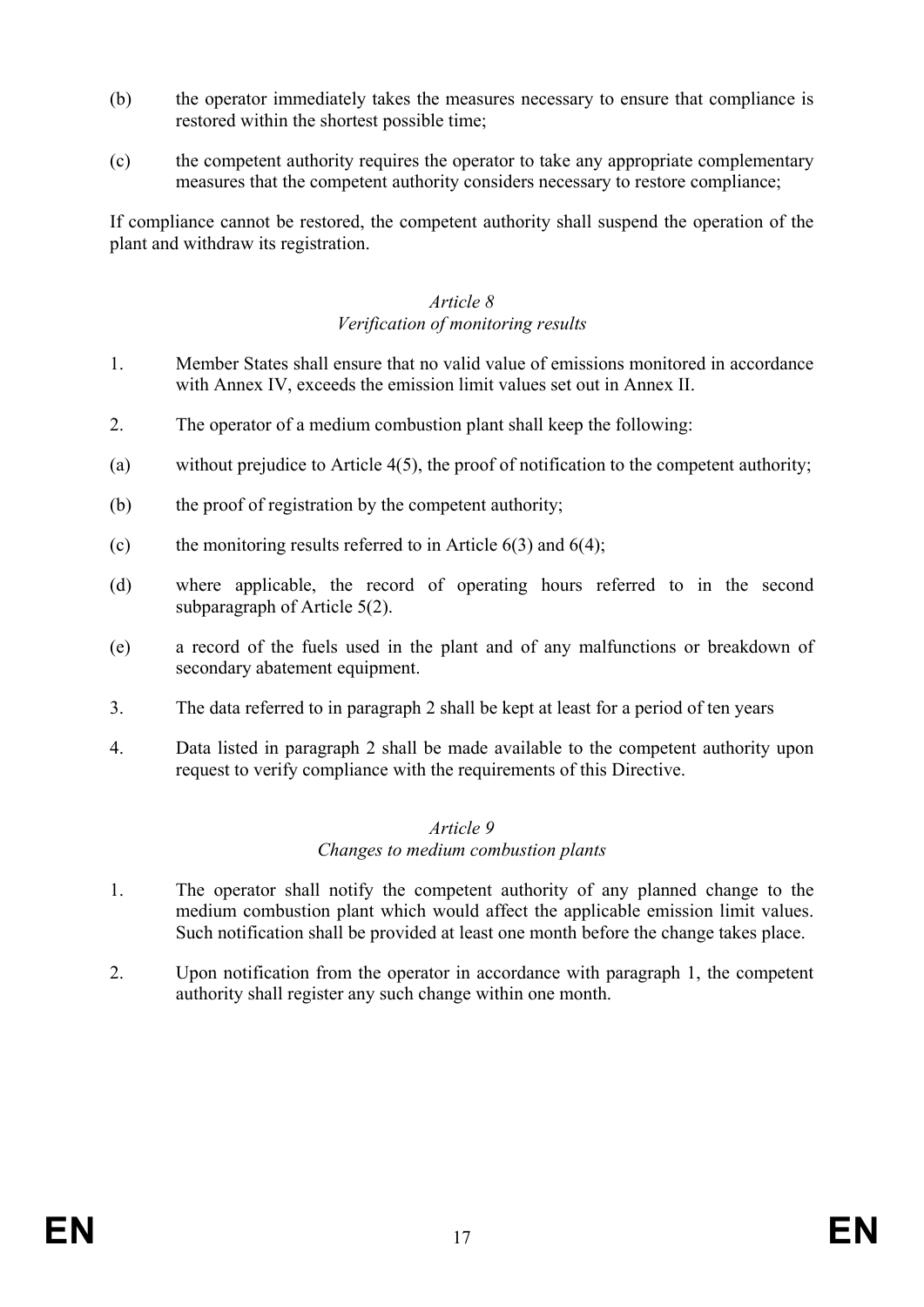#### *Article 10 Access to information*

Without prejudice to Directive 2003/4/EC of the European Parliament and of the Council<sup>24</sup>, the competent authority shall make available to the public, including via the Internet, the register of medium combustion plants.

#### *Article 11 Competent authorities*

Member States shall designate the competent authorities responsible for carrying out the obligations arising from this Directive.

#### *Article 12 Reporting*

- 1. Member States shall, by [2 years after the date of transposition], report to the Commission a summary of the data listed in Annex I, with an estimate of the total annual emissions of sulphur dioxide, nitrogen oxides and particulate matter from these plants, grouped by fuel type and capacity class.
- 2. Member States shall send to the Commission a second and third report containing the update of the data referred to in paragraph 1 by respectively 1 October 2026 and 1 October 2031.

The reports drawn up under the first subparagraph shall contain qualitative and quantitative information on the implementation of this Directive, any action taken to verify compliance of the operation of medium combustion plants with this Directive and any enforcement action taken for the purposes thereof.

- 3. For the purposes of the reporting referred to in paragraphs 1 and 2, the Commission shall make an electronic reporting tool available to Member States.
- 4. The Commission shall, within twelve months from the receipt of the reports from Member States in accordance with paragraphs 1 and 2, and taking into account information made available in accordance with Articles 5 (6), 5(7) and Article 10, submit a summary report to the European Parliament and to the Council.
- 5. The second summary report of the Commission shall review the implementation of this Directive, with special regard to the need to establish the benchmark values laid down in Annex III as Union-wide emission limit values, and shall be accompanied by a legislative proposal where appropriate.
- 6. When carrying out its duties under paragraphs 3 to 5, the Commission shall be assisted by the European Environment Agency.

<span id="page-18-0"></span><sup>&</sup>lt;sup>24</sup> Directive 2003/4/EC of the European Parliament and of the Council of 28 January 2003 on public access to environmental information (OJ L 41, 14.2.2003, p. 26).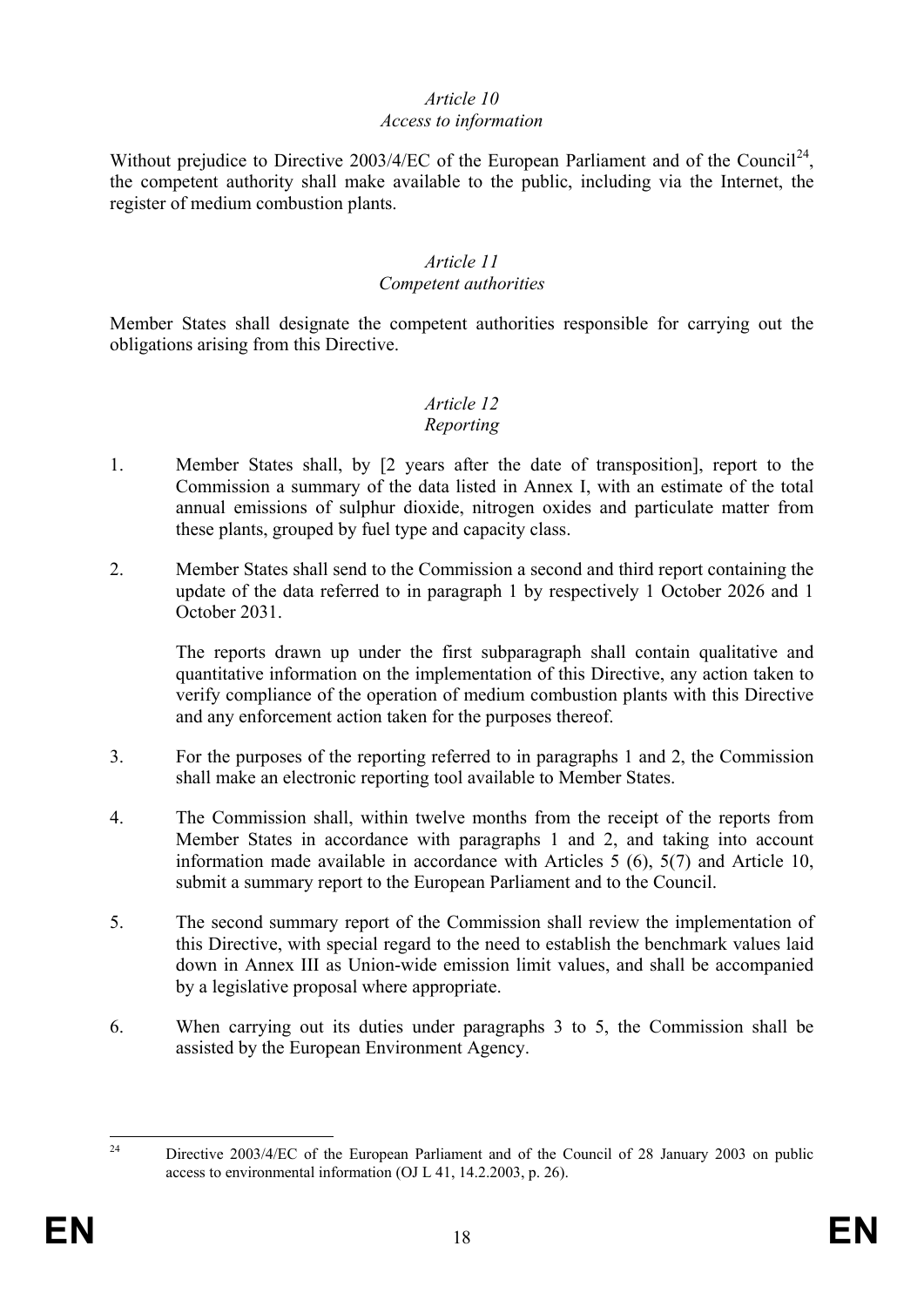## *Article 13*

#### *Amendment of Annexes*

The Commission shall be empowered to adopt delegated acts in accordance with Article 14 in order to adapt Annex IV to technical and scientific progress.

#### *Article 14 Exercise of the delegation*

- 1. The power to adopt delegated acts is conferred on the Commission subject to the conditions laid down in this Article.
- 2. The power to adopt delegated acts referred to in Article 13 shall be conferred on the Commission for a period of five years from [the date of entry into force]. The Commission shall draw up a report in respect of the delegation of power no later than nine months before the end of the five-year period. The delegation of power shall be tacitly extended for periods of an identical duration, unless the European Parliament or the Council opposes such extension not later than four months before the end of each period.
- 3. The delegation of power referred to in Article 13 may be revoked at any time by the European Parliament or by the Council. A decision of revocation shall put an end to the delegation of the power specified in that decision. It shall take effect the day following the publication of the decision in the *Official Journal of the European Union* or at a later date specified therein. It shall not affect the validity of any delegated acts already in force.
- 4. As soon as it adopts a delegated act, the Commission shall notify it simultaneously to the European Parliament and to the Council.
- 5. A delegated act adopted pursuant to Article 13 shall enter into force only if no objection has been expressed either by the European Parliament or the Council within a period of two months of notification of that act to the European Parliament and the Council or if, before the expiry of that period, the European Parliament and the Council have both informed the Commission that they will not object. That period shall be extended by two months at the initiative of the European Parliament or of the Council.

# *Article 15*

#### *Penalties*

Member States shall lay down the rules on penalties applicable to infringements of the national provisions adopted pursuant to this Directive and shall take all measures necessary to ensure that they are implemented. The penalties provided for shall be effective, proportionate and dissuasive. Member States shall notify those provisions to the Commission by [the date of transposition] at the latest and shall notify it without delay of any subsequent amendment affecting them.